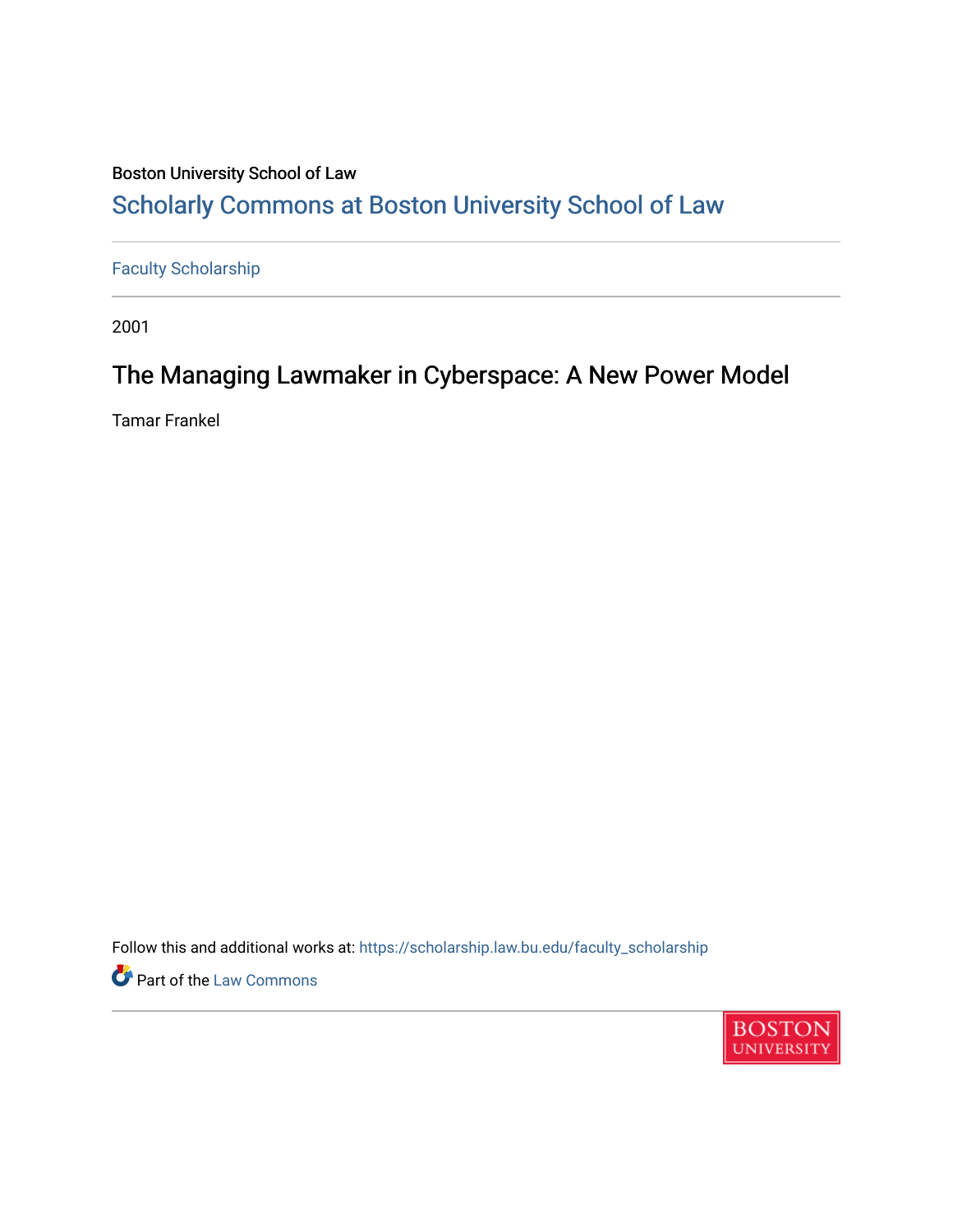# BOSTON UNIVERSITY SCHOOL OF LAW

WORKING PAPER SERIES, PUBLIC LAW & LEGAL THEORY WORKING PAPER NO. 01-17



# **THE MANAGING LAWMAKER IN CYBERSPACE: A NEW POWER MODEL**

TAMAR FRANKEL

This paper can be downloaded without charge at:

The Boston University School of Law Working Paper Series Index: http://www.bu.edu/law/faculty/papers

The Social Science Research Network Electronic Paper Collection: http://papers.ssrn.com/abstract=288544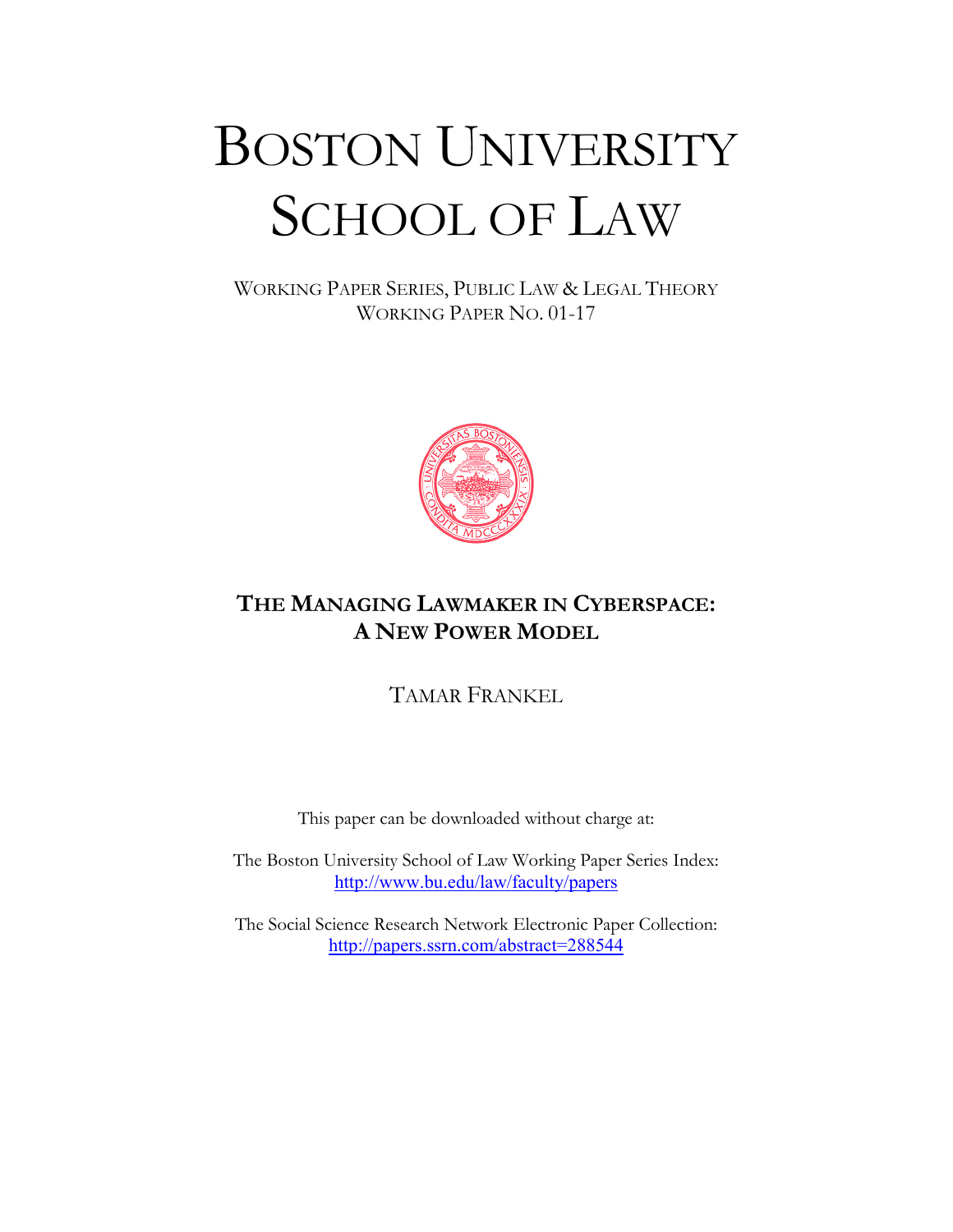#### **The Managing Lawmaker in Cyberspace: A New Power Model**

#### Tamar Frankel

#### **Abstract**

This paper is about the power of The Internet Corporation for Names and Numbers (ICANN). It examines how this power was created, augmented, strengthened, and reigned in. ICANN poses a puzzle. It is essentially an unregulated and undemocratic monopoly. Yet, ICANN's exercise of power has been fairly contained. Since ICANN is a monopoly, what prevents it from taking a far more high-handed and extensive ruling posture?

Even though at first blush my analogy is counterintuitive, I analogize ICANN to a managing lawmakers of market infrastructures, such as the New York Stock Exchange, while recognizing their differences. Unlike the Exchange, ICANN has close affinity to a political unit as well.

The emergence of ICANN, its staying power, and the limitations on the exercise of its power, can be partly explained by an analogy to the economic theory of "contestable markets." The theory deals with price. I equate price to power. High prices denote a high level of power. Low prices denote a lower level of power. In essence the theory suggests that under certain conditions a monopolist would charge low prices as if it operated in a competitive market. That is because higher prices will bring less efficient competitors into the market until prices fall and they will exit. This theory highlights a special "balance of power" and its restraining effect. I believe that a similar idea helps understand ICANN's environment

The paper notes that ICANN exercises "power in default." All the strong constituents seem to have agreed *not to claim* exclusive control over the Internet infrastructure. The paper discusses the bases for ICANN's continuous power: its constitutional documents, and contracts, which have become part of its constitution, and its role as mediator among Internet large stakeholders. ICANN has augmented its power by a stable and able management, and arguably maintained and strengthened its following by doing its share to support the stability of the Internet.

ICANN's rising power is demonstrated by the controversies concerning the country code Top Level Domain names (ccTLDs).

The paper concludes that ICANN's power is still being shaped. It could emerge along a market model, as a central catalyst for consensus building among parties with different interests. Alternatively, ICANN could also move towards a more regulatory model of consensus-based decision making. These decisions may then constitute precedents and mature into rules. Or ICANN can combine the two models to form a more structured market and more flexible regulatory body. The market model is likely to make experiment in the development of more than one root easier than the regulatory model. As the telephone experience has shown, the time may come for a multi-root cooperative Internet structure. Or we may face a technology that is today a mere twinkle in someone's eye.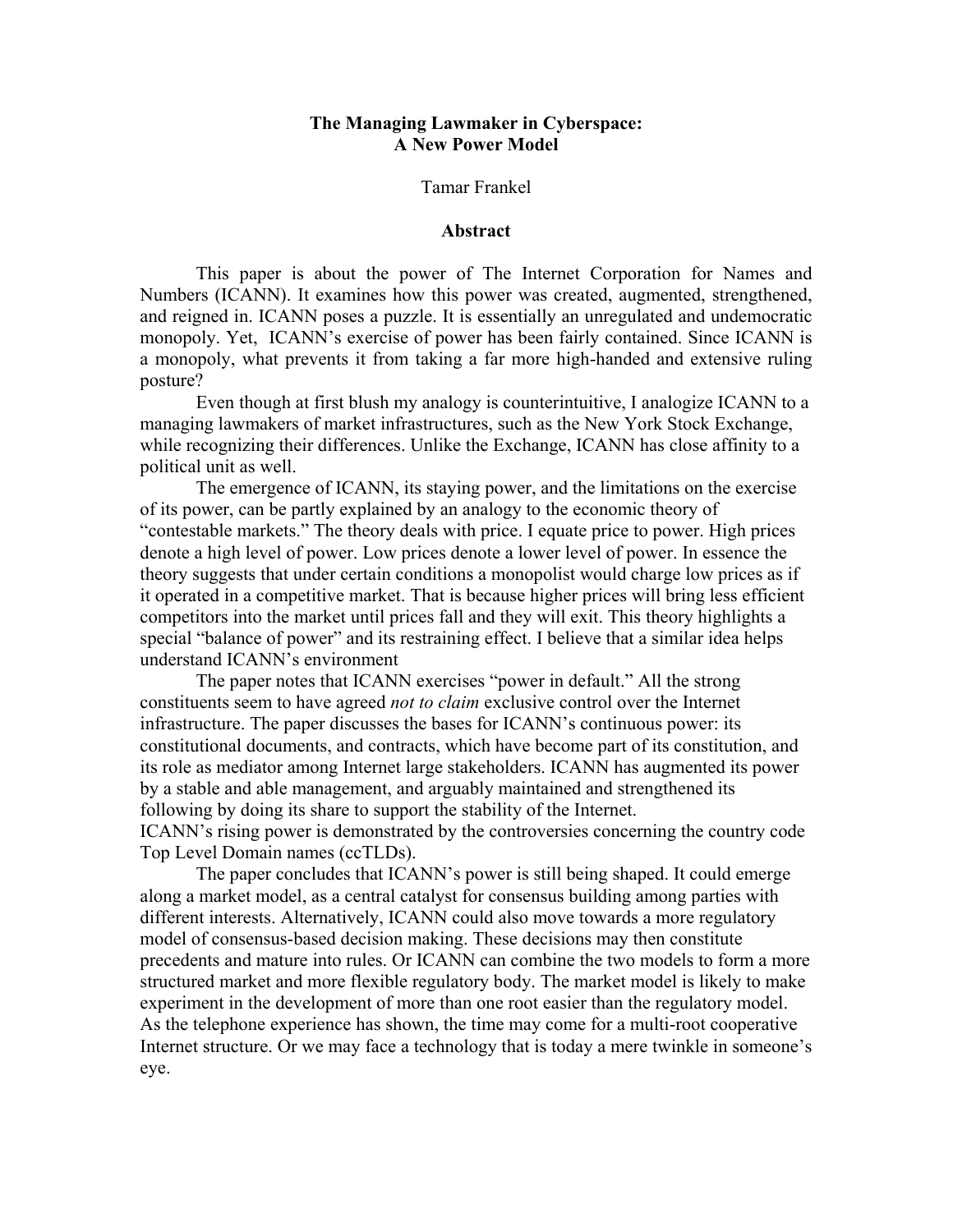#### **D R A F T**

c. 2001. All rights reserved. No part of this paper may be reproduced or cited without the permission of the author.

**Essay** 

#### **The Managing Lawmaker in Cyberspace A New Power Model**

#### **Tamar Frankel** •

#### **INTRODUCTION**

 $\overline{a}$ 

This paper is about power – the ability to gain obedience, whether by commanding the admiration of followers, persuading of skeptics, or bestowing and withdrawing economic benefits. The purpose of this paper is to analyze how the power of The Internet Corporation for Names and Numbers (ICANN) was created, augmented, strengthened, and reigned in. Many controversies surround ICANN, including the very foundation of its existence—the need for a single root--its organizational structure and accountability, and the utterances and actions of its management.

The purpose of this paper is not to argue and prescribe but to describe and explain. Description, however, is rarely, if ever, neutral. Mine is no exception. I am biased in favor of the ICANN experiment. I hope it matures to become a model for a global organization—with a limited mission, grounded in a unique type of consensus, and operated in a special kind of balance of power environment.

ICANN manages some of the Internet's operational infrastructure and establishes some of its constitutive rules.<sup>1</sup> Internet service providers depend on these rules to provide users with universal connectivity. I use the term management in a very broad sense. ICANN neither operates nor fully controls any of the actors that constitute the Internet's

<sup>•</sup> Tamar Frankel, Professor of Law, Boston University School of Law. I owe many of the clarifications in this paper to comments of David Johnson, Esq., Kenneth A. Cukier, Editor, Wall Street Journal, Asia, Hong Kong, and Professor Michael Meuer, Boston University Law School.

<sup>&</sup>lt;sup>1</sup> ICANN plays a lesser role with respect to Internet Service Providers (ISPs). Large ISPs can decide whether to point at the ICANN root. They have no contractual obligation to follow ICANN's policies, or otherwise interact with ICANN except in connection with the allocation of IP blocks.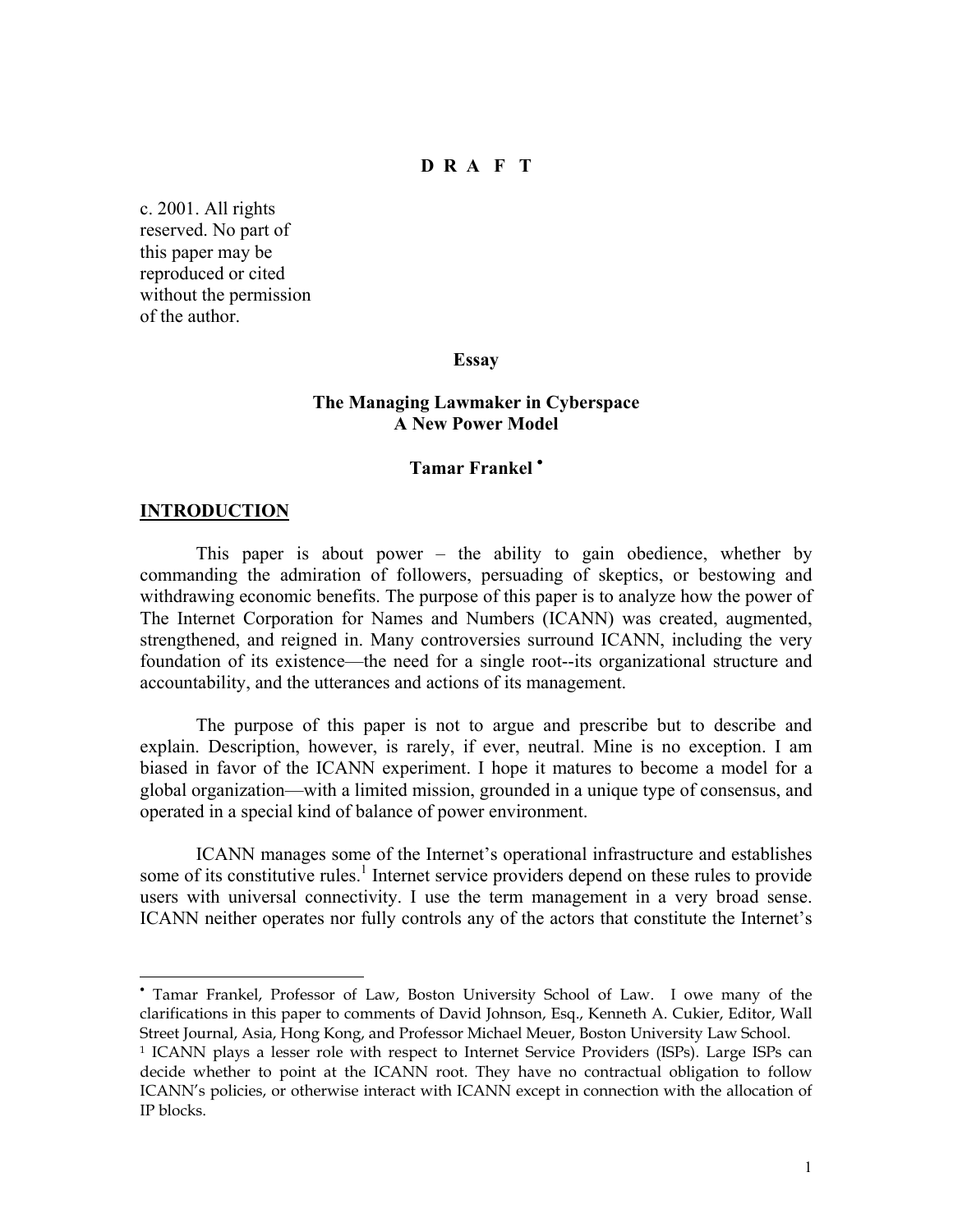infrastructure. It has, however, power, in varied degrees, to direct these actors. $2$  For lack of a better word, this is what I call "managing."

The inquiry is important because ICANN plays a role in the operation of the Internet. The inquiry is interesting because, like the Internet, ICANN has no precise analog.<sup>3</sup> The inquiry is difficult because the location and identity of ICANN's power are murky, contradictory, and confusing. They are not easily generalized into a theory. Its power structure is fashioned after a private not for profit corporation, but it does not operate enterprises usually operated by such corporations, like museums or hospitals, or credit card organizations. Rather, it manages a unique type of a market.

The use of the market image for the Internet and its infrastructure sounds counterintuitive. More often, the image of ICANN is drawn from the store of political metaphors as a global government, and its users as citizens; a relationship among users, service providers and ICANN grounded in a "social contract." I find this metaphor inadequate and confusing. The market image is more helpful to understanding the ICANN phenomenon, its power and limitations on its power.

 Markets and political units share some features. Both require an infrastructure. Both require an implicit agreement, a consensus, among most actors as to the fundamental "rules of the game." A "social contract" denotes an acceptable political or social regime governing many aspects of our lives. But markets affect our lives to the same, if not to a greater, extent. After all, food, shelter, and all we consume are found in the markets; our livelihood is earned in the markets. The distinction therefore is not in impact but perhaps in the enforcement power of political units as compared to markets. Political units have different enforcement mechanisms than the markets, and their infrastructures differ. As compared to political units, the objectives and coercive powers of the markets' infrastructure are far more limited. The New York Stock Exchange and broker dealers do not have the objectives nor the powers of the army and police.

Even though ICANN's objectives and powers have not yet been fully defined, I view its position as a market manager and lawmaker rather than a political unit. To call ICANN's foundation a "social contract" means to equate it to some sort of a government, regulating the impact of the Internet on peoples' lives, and to give its users the status of citizens. To call it a manager, lawmaker, or regulator of a market is to recognize that the objectives of its "social contract" are far more limited and its power is grounded in

 $2$  ICANN's power over the Internet Service providers (ISPs) is minimal, and depends on their consensus of using a single root. Its power over the registries of most ccTLDs is limited, but it can exert more pressure on registries of gTLDs. See part One sections 1,2 below.

<sup>&</sup>lt;sup>3</sup> Some international organizations, such as the International Olympic Commission and the Diamond Exchange have arisen not by the support of governments or laws but through the initiative of participants. Similar initiatives have given rise to national organizations, such as stock exchanges, trade organizations and professional associations. However, they differ from ICANN in a number of important aspects. They were organized directly by the interested parties, their purpose of organization was usually quite specific, such as Olympic games, or for the purpose of regulating their members, and most national organizations are regulated by governments, as backup regulators.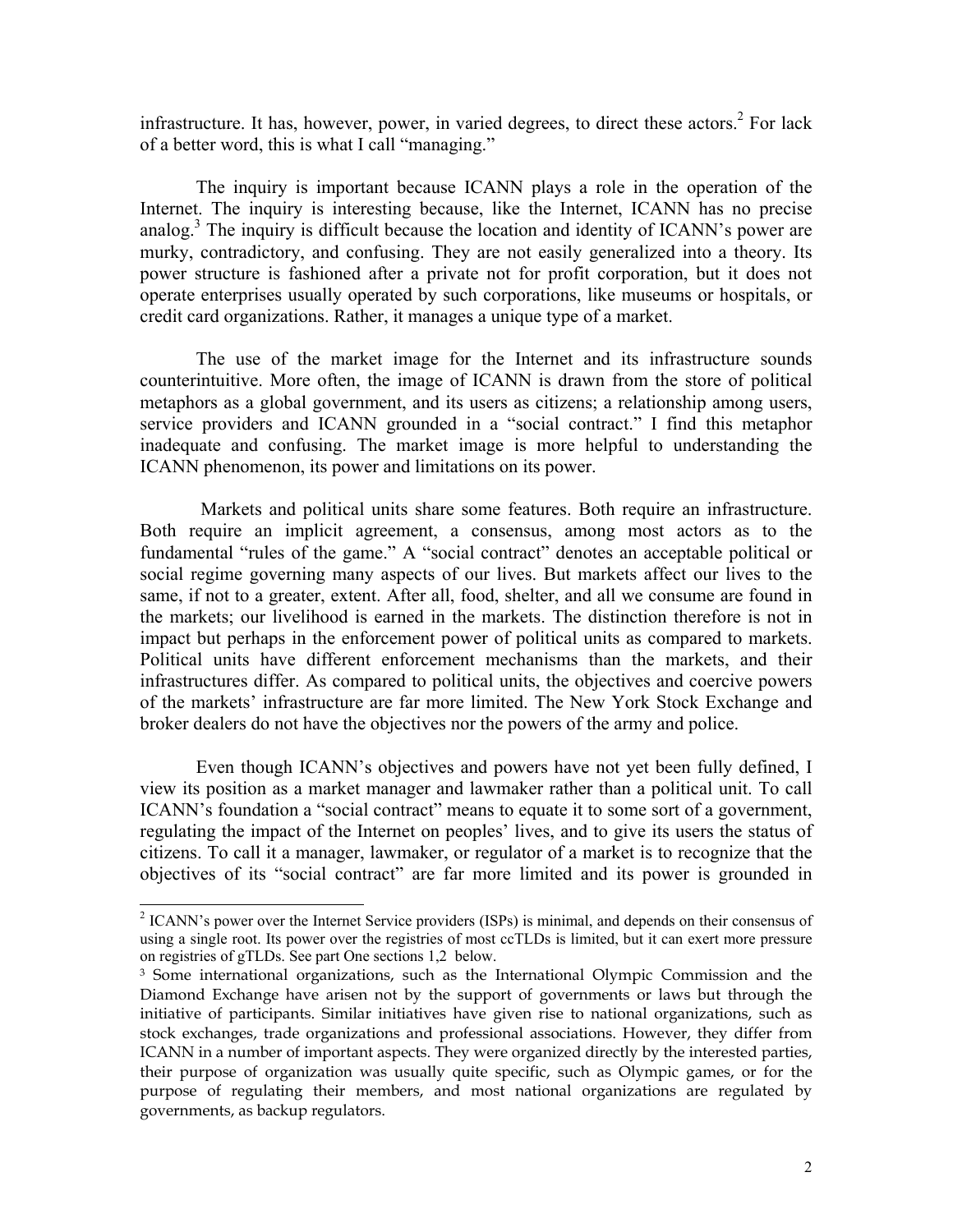acceptable technical and business regimes, rather than social and political regimes. More importantly, the "social contract" denotes coercive state power; ICANN, has little such power, if any. Therefore, I would stick to my market model. Because the Internet affects social interaction I will admit, however, to its political undertones.<sup>4</sup>

I use the term market in a broader sense than the sense to signify more than exchange of things measured *by money or economic values.* The Internet and its infrastructure accommodate exchanges in the sense of "crossing points, swaps, tradeoffs*,*  and interchanges" among people (and machines). Significantly, a synonym of the word "interchange" includes "conversing." Thus, exchange on and through the Internet may involve sending and receiving information, but does not require simultaneous contact, or reciprocity, or a common denominator, such as money or another precise measure (e.g., beads). The market image hlps analyze the interchange of power and reciprocity exercised by and over ICANN, even though they are imprecise and hard to measure.

ICANN can be analogized to the New York Stock Exchange. Both institutions act as a focal point, and as a synthesizer among the disparate parts that constitute the infrastructure of the system. Like the Exchange, ICANN combines management in a broad sense of the term, and lawmaking functions. Like the Exchange, it has a board of directors, officers and employees who carry out its institutional functions. Like them, these actors are in the public eye, for all to see and judge. Like the Exchange, ICANN affects the actors that constitute the infrastructure of the market—the domain names registries, the registrars and influences to some extent the Internet Service Providers (ISPs). Like the actors in the securities markets (the underwriters, brokers, dealers and custodians, among others), Internet actors operate independently, some for profit and some not for profit. Like the New York brokers who gathered on the Curb at the beginning of this century, ICANN's creators started by interacting and searching for a network communication unlimited by subject matter and purposes.

However, and perhaps because of ICANN's political aspects, the Internet market and ICANN differ in significant ways from the securities markets and their managing lawmakers. Unlike the actors in the securities market neither the actors constituting the infrastructure of the Internet nor ICANN are regulated under the laws of a country, enforced by government agencies.<sup>5</sup> Rather, the regulation and legal foundation of these actors and the accountability of ICANN to a "higher authority" are unclear. Even the authority of a "higher authority" such as the Department of Commerce is subject to queries. Moreover, ICANN's may be distinguished from the New York Stock Exchange because it functions partly as a policy setting institution, partly as a platform for

<sup>4</sup> I do not analogize ICANN to the United Nations or its organizations, first because the membership is usually political units, while ICANN was explicitly designed to exclude the control, though not the influence, of such unites. In addition, the United Nations' decisions can be backed by force, while it is doubtful whether ICANN's will ever have such a backing. See Nancy C.M. Hartsock, Money, Sex, and Power ch. 3 (1983) (dealing with economic markets, noting the disparities among the actors, and arguing that the market model legitimizes domination by the strong actors over the weaker actors).

<sup>5</sup> ICANN is a not for profit corporation incorporated under the Laws of California. However, the regulatory scope of both laws and enforcers of the laws is very limited.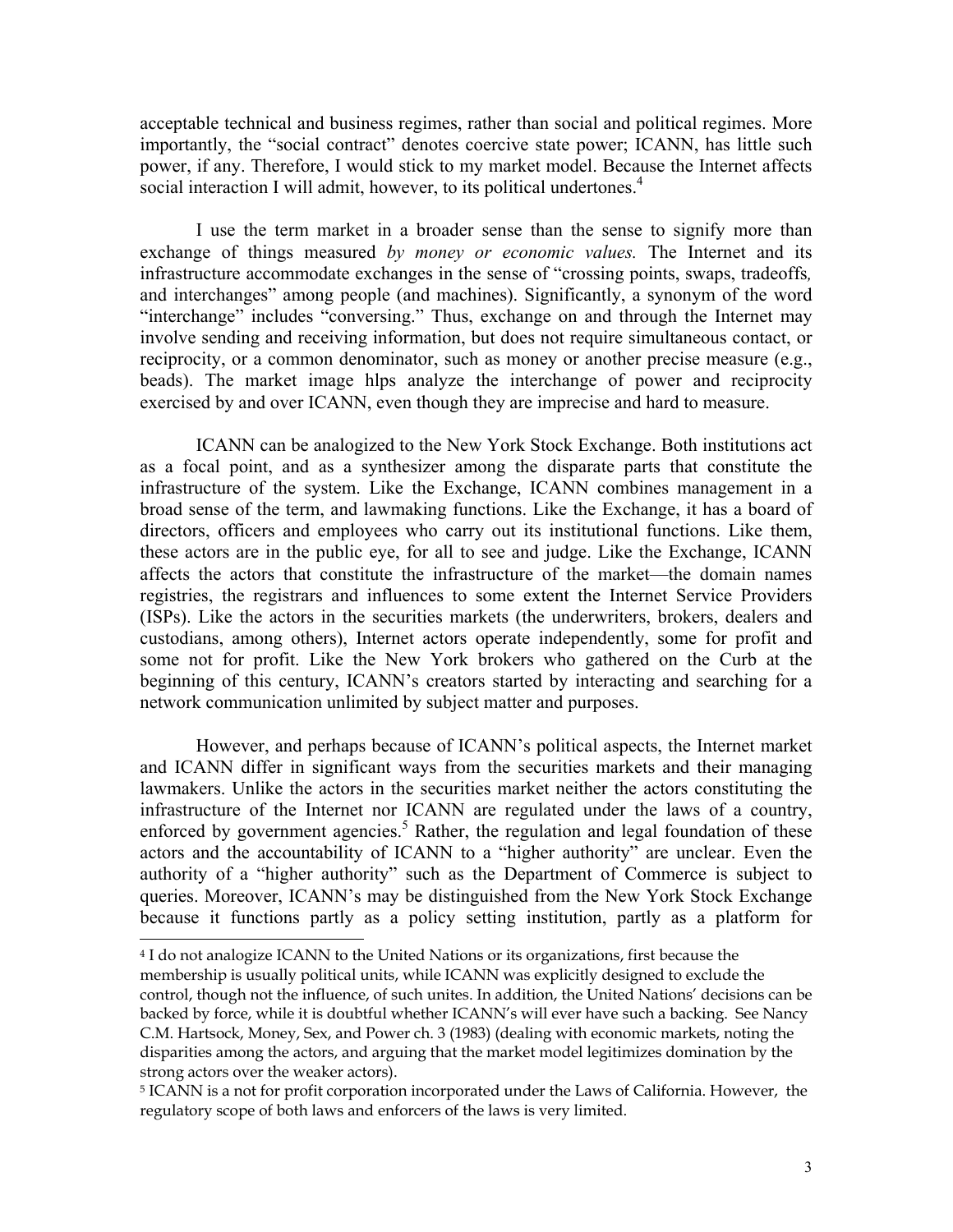negotiation and mediation. ICANN has not yet reached maturity, and is likely to function in a state of flexible adjustment for sometime to come.

ICANN poses a puzzle. It is essentially an unregulated and undemocratic monopoly. Yet, while it is strengthening its power, ICANN's exercise of power has been fairly contained. Since ICANN is a monopoly, what prevents it from taking a far more high-handed and extensive ruling posture?

The emergence of ICANN, its staying power, and the limitations on the exercise of its power, can be partly explained by an analogy to the economic theory of "contestable markets."<sup>6</sup> The theory deals with price. I equate price to power. High prices denote a high level of power. Low prices denote a lower level of power. I will first describe the theory and then apply it to ICANN. The theory of contestable markets suggests that in some cases a monopolist or an oligopoly will charge the low price it would have charged had the market been competitive. These are the cases in which the monopolist is more efficient than its competitors, and can therefore sell or service at lower prices. At these prices, the less efficient competitors would not enter the market. For example, if one airline provides an optimal service between two towns (e.g., twice a week), and charges a price that allows it minimal profits, no competing airline will choose the same route.

Yet the monopolist will not raise the prices in contestable markets. In these markets, entry costs for potential competitors would not be higher than the entry costs for

<sup>6</sup> William J. Baumol, John C. Panzar and Robert D. Willig, Contestable Markets and The Theory of Industry Structure 5 (1982) ("We define a perfectly contestable market as one that is accessible to potential entrants and has the following two properties: First, the potential entrants can, without restriction, serve the same market demands and use the same productive techniques as those available to the incumbent firms. Thus, there are not entry barriers in the sense of the term used by Stigler. Second, the potential entrants evaluate the profitability of entry at the incumbent firms' pre-entry prices. That is, although the potential entrants recognize that an expansion of industry outputs leads to lower prices—in accord with the market demand curves—the entrants nevertheless assume that if they undercut incumbents' prices they can sell as much of the corresponding good as the quantity demanded by the market at their own prices"). Id. ("Stigler defines an entry barrier to be present when the potential entrants face costs greater than those incurred" by the incumbent).

<sup>7</sup> One such example is traditional securities underwriting, which involved high risks and required very high investment and a distribution system. Smaller broker dealers did not enter this market because they could not compete with the very large underwriters on price and reliable performance. Among the underwriters there exists an apex structure. In 1983 the structure was predicted to continue, and it seems in 2001 that it has. See Samuel L. Hays III, A Michael Spence and David Van Praag Marks, Competition in the Investment Banking Industry 72-3, 76 (1982); id. at 78 (noting the research that suggests that "investment banking has long tended to assume a pyramidal competitive structure, with a few preeminent firms providing leadership in both financing and collateral services" and a tendency towards increased concentration. Nonetheless, the authors argue that this structure "masks a competitive structure" because the markets are segmented. . . certain types of clients and industries tend to gravitate towards "certain types of investment bankers). William J. Baumol, John C. Panzar and Robert D. Willig, Contestable Markets and The Theory of Industry Structure 7 (1982) (stating the airline industry as an example).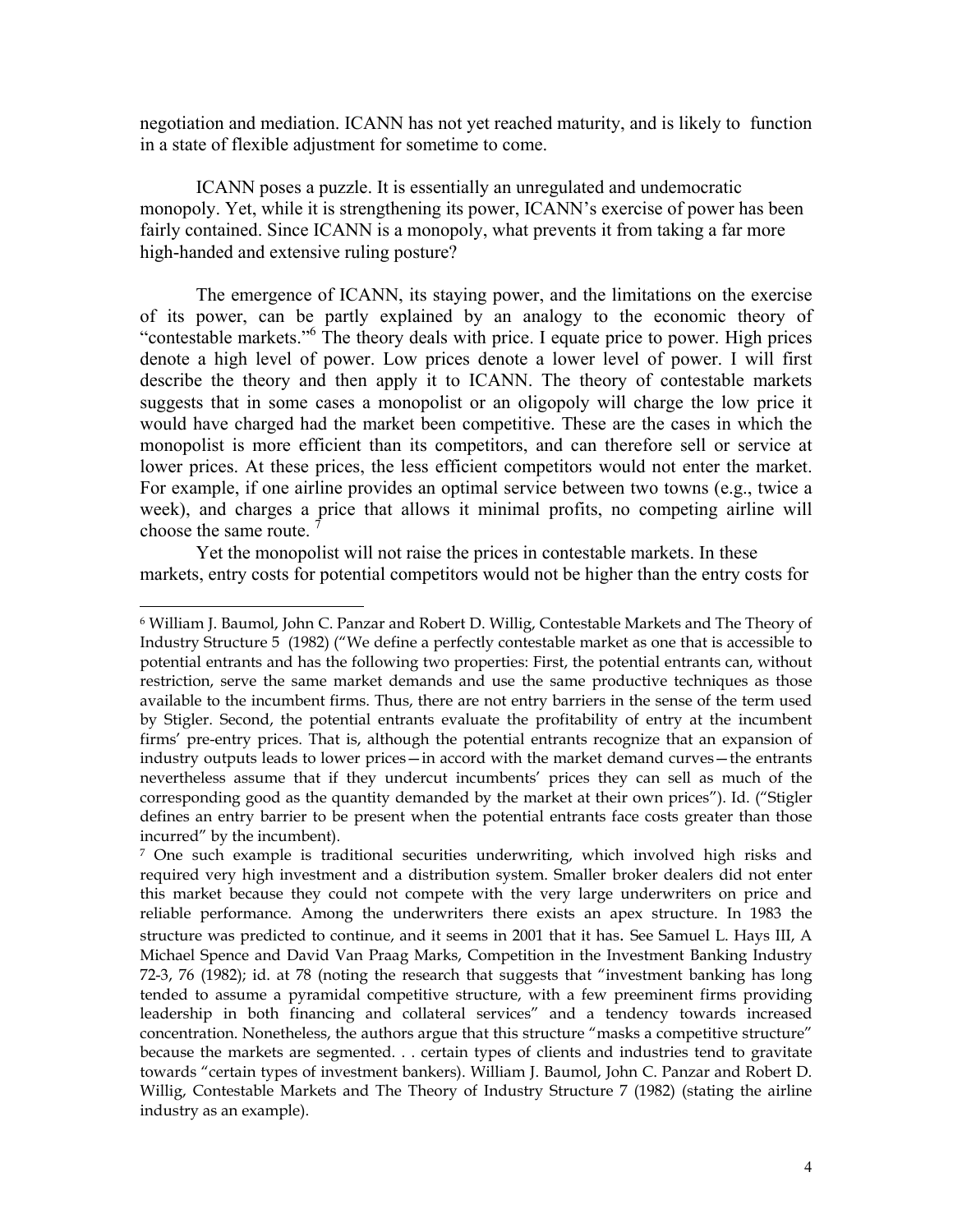the monopolist.<sup>8</sup> For example, the cost of airplanes for the two airlines will be close, if not identical. In addition, the exit costs for competitors would be zero or close to zero. For example, an airline can exit a route with little cost by redirecting its planes to another route. Thus, the theory predicts that competitors will not enter the market only so long as they cannot afford to charge the monopolist's low prices. If, however, the monopolist charges higher prices, competitors will enter the market to offer the same service at the same prices or lower. When prices fall, these competitors will pocket their profits and exit the markets. Under this theory, the "potential or threatened competition of possible new competitors" presents a great constraining force. Potential competition will "extend the beneficent sway of the invisible hand" that leads the market.

The theory of contestable markets has led to the deregulation of the airlines, among others. Deregulation, however, demonstrated the flaws in the theory's predictions.<sup>9</sup> The "correct" monopolistic or competitive price absent actual competition is controversial. Entry barriers defined as "sunken costs" are difficult to determine. It was discovered that exit involves transaction costs. Further, there is a price lag that provides insufficient after-entry profits for the entering competitors during the "hit-and-run" period.<sup>10</sup> All these issues require correction, but judicial or government correction  $\frac{1}{2}$  increases costs,<sup>11</sup> and small corrections may result in far larger deviations. Nonetheless, this theory is helpful to explain the power market in which ICANN operates. Thus, application of the theory is far from perfect. Yet it is very useful.

The theory of contestable markets highlights a special "balance of power" and its restraining effect. I believe that a similar idea of a contestable market helps understand

<sup>8</sup> William J. Baumol, John C. Panzar and Robert D. Willig, Contestable Markets and The Theory of Industry Structure 7 (1982) (stating the airline industry as an example).

<sup>9</sup> William B Tye, The Theory of Contestable Markets (1990) (listing a number of flaws in the theory).

 $10$  Also, the theory did not take account of potential entrants, hovering in the background, who do not suffer from a pricing lag and are still "free to contest the entrant's excess profits . . . [They] can eliminate those excess profits with the same competitive advantage. . . William B Tye, The Theory of Contestable Markets 119 (1990) ("In many applications of the theory . . . perfectly contestable markets did not serve as the promised benchmark for measuring departures from the welfare optimum. . . . Movements towards perfect contestability were believed to deprive incumbents of the sunk costs, cross subsidies, and other barriers to entry and price competition believed needed for firm viability and sustainability and to give full latitude to welfareenhancing price discrimination"); id at 120, 124 (1990) ("The principal difficulty is to achieve the proper balance of threat [of competitors' entry] and defense [by the incumbent]. Note that the discipline of constenstability requires that entrants threaten incumbents with sufficient credibility to eliminate excess profits. But if incumbents always have the same postentry competitive advantage as entrants, they could via the same logic immediately deny the entrants postentry excess profits that are necessary to elicit entry. The assumption of a pricing lag for incumbents is a somewhat arbitrary attempt to impose the necessary asymmetry between incumbent and entrant in the postentry world. But we have seen that this handicap is too strong when the incumbent prices above marginal cost because contestable suppliers of either perfect or imperfect substitutes can use it to diver business from the incumbent at a profit during the hit-and-run period."

<sup>11</sup> Id at 125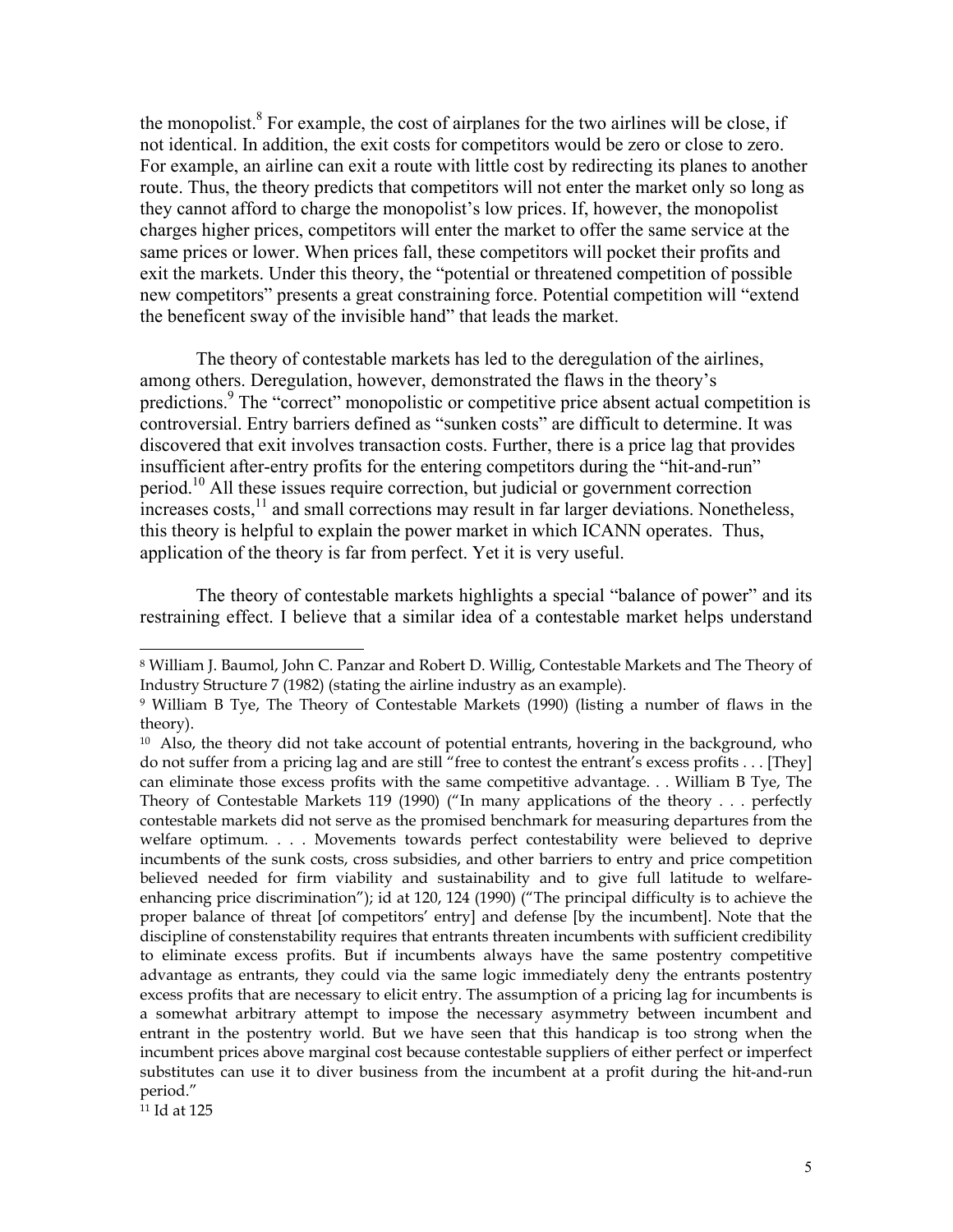ICANN's environment To be sure, while its institutional structure is still evolving, ICANN's existence and activities are based on a consensus of numerous power holders. More importantly, the large ISPs consensus to use a single root provides the foundation of ICANN's power. Most importantly, the tugging pressure of "path dependence" in the case of ICANN is very great. It costs to change legacy-systems. A move by some and not by other participants of the infrastructure may endanger the universality and integrity of the Internet. Even a slight move may generate a slippery slope towards disorder and unpredictability. The beneficent principle of "the devil you know" engenders an almost knee jerk reaction in this case. Nonetheless, I believe that the need for one guiding hand—a natural monopoly, on the one hand, and the ability of some players to overthrow ICANN or particular actions of ICANN, as illuminated by the theory of contestable markets, limit ICANN's exercise of power.

Part One of the Essay briefly describes the basic structure of the Internet naming and numbering system, relevant to ICANN's power. Part Two examines ICANN's initial source of power and explains it as power by default. All power holders and strong constituents seem to have agreed *not to claim* exclusive control over the Internet infrastructure. They may have recognized that none would consent to exclusive control over the infrastructure by any of the others. They may have doubted the efficiency of international bodies' regulation. ICANN's power derives from these agreements and doubts.

Part Three of the Essay discusses the bases for ICANN's continuous power: its constitutional documents, and contracts, which have become part of its constitution, and its role as mediator among Internet large stakeholders. ICANN has augmented its power through a stable and able management, especially capable service that prepares its contracts, steers it through the turbulent waters of complex international and national laws, supervises its statements, and negotiates on its behalf. Arguably, ICANN's has maintained and strengthened its following by doing its share to support the stability of the Internet (standardizing the infrastructure, allocating rights to Internet services, for example, allocating the valuable right to operate Top Level Domain Names, and establishing the underlying policies). This prime directive that ICANN follows, is of concern to almost everyone in the United States and abroad.

Part Four deals with ICANN's rising power and its boundaries, demonstrated by the controversies concerning the country code Top Level Domain names (ccTLDs). Part Five examines the boundaries of ICANN's power under contestable markets theory. This theory may explain why and how ICANN's monopoly power is reigned-in by the invisible hand of its numerous potential competitors. Many of ICANN's proposed activities are first aired among its strong powerful competitors such as numerous governments and large business interests. Upon a negative reaction, for example, congressional reaction in the United States, these proposals may not be pursued.

I conclude that ICANN's power is still being shaped. It could emerge along a market model, as a central catalyst for consensus building among parties with different interests. Alternatively, ICANN could also move towards a more regulatory model of consensus-based decision making. These decisions may then constitute precedents and mature into rules. Or ICANN can combine the two models to form a more structured market and more flexible regulatory body. The market model is likely to make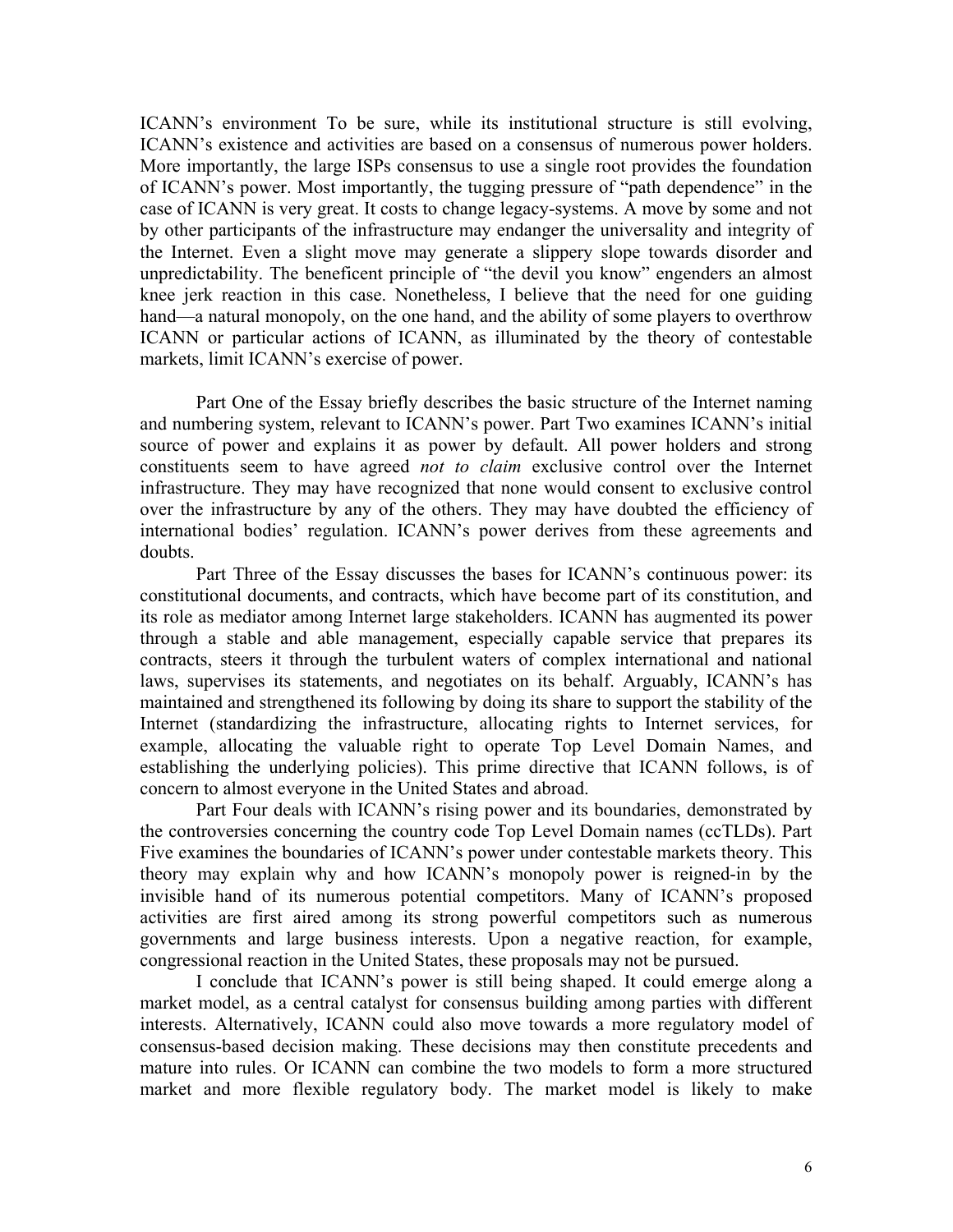experiment in the development of more than one root easier than the regulatory model. As the telephone experience has shown, the time may come for a multi-root cooperative Internet structure. Or we may face a technology that is today a mere twinkle in someone's eye.

# **PART ONE. THE BASIC STRUCTURE OF THE NAMING AND NUMBERING SYSTEMS**

**1. The Internet requires an infrastructure.** As everyone knows, the Internet can be viewed as a network of networks free of central control and led by an "invisible hand." That is true to an extent, just as markets can be described as interactions among individuals and groups free of central control, led by an "invisible hand." Both systems, however, cannot function without an infrastructure.<sup>12</sup> Put in biblical terms, without a common language both systems can become a dysfunctional Tower of Babylon. The Internet network requires that each receiver of messages will have a unique one-of-a-kind designation, and that each computer will have a unique number so that the "packages" of information will reach their destination. It requires that transmissions be governed by acceptable protocols. If receivers or spaces do not have unique designations and if the actors serving as the infrastructure do not follow the protocols, messages will miss their correct destinations. The Internet will become the Tower of Babylon.<sup>13</sup>

**2. The feudal structure of the naming and numbering system.** With a view to preventing chaos and ensuring stability, the Internet naming and numbering system was designed in a hierarchical mode. Each level contains a signifier, under which names and numbers within its sphere of influence are recorded. The single root or dot (.) is in fact a database for two letter country code domain names (ccTLDs) such as .uk. (United Kingdom), .fr (France). The root zone contains also generic top level domain names (gTLDs), such as .com, .org., .gov, .edu.14 That ensures, for example, that no other .edu exists. Under the .edu umbrella Boston University, Massachusetts Institute of Technology and other educational institutions are listed. No other Boston University can be listed. Under the name of each institution other names can be listed and managed, such as, tfrankel.

 $\overline{a}$ <sup>12</sup> See Tamar Frankel, Essay, The Legal Infrastructure of Markets: The Role of Contract and Property law, 73 B.U.L. Rev. 389 (1993).

<sup>13</sup>Internet Architecture Board (May 2000) IAB Technical Comment on the Unique DNS Root. (information for the Internet community emphasizing that the current one root should remain intact to avoid confusion); James Middleton, vnunet.com. EbusinessAlternative Domains Challenge ICANN (June 7, 2001) (noting "rogue domains" and that "ICANN plans to set up an oversight panel to take a firm stance against the alternative movement, claiming that there are 'solid technical grounds for a single authoritative root.'" The report describes the arguments and explanations for the emergence of these rogue alternative roots)). See also The Domain Name System: A Non-Technical Explanation – Why Universal Resolvability Is Important, http://www.internic.net/faqs/authoritative-dns-html.

<sup>14</sup> J. Postel, ISI ( March 1994) Domain Name System Structure and Delegation (Describing the domain name system). On the arguments on whether new gTLDs should be added see http://www.icann.org/dnso/wgc-report-21mar)).htm Report (Part One) of Working Group C (New gTLDs) Presented to Names Council (21 March 2000); http://www.icann.org/dnso/wgcsupp-report-17apr00.htm Supplemental Report to Names Council Concerning Working Group C (17 April 2000); http://wwww.icann.org/dnso/gtld-topic-20apr00.htm Consideration of Introducing New Generic Top-Level Domains (20 April 2000)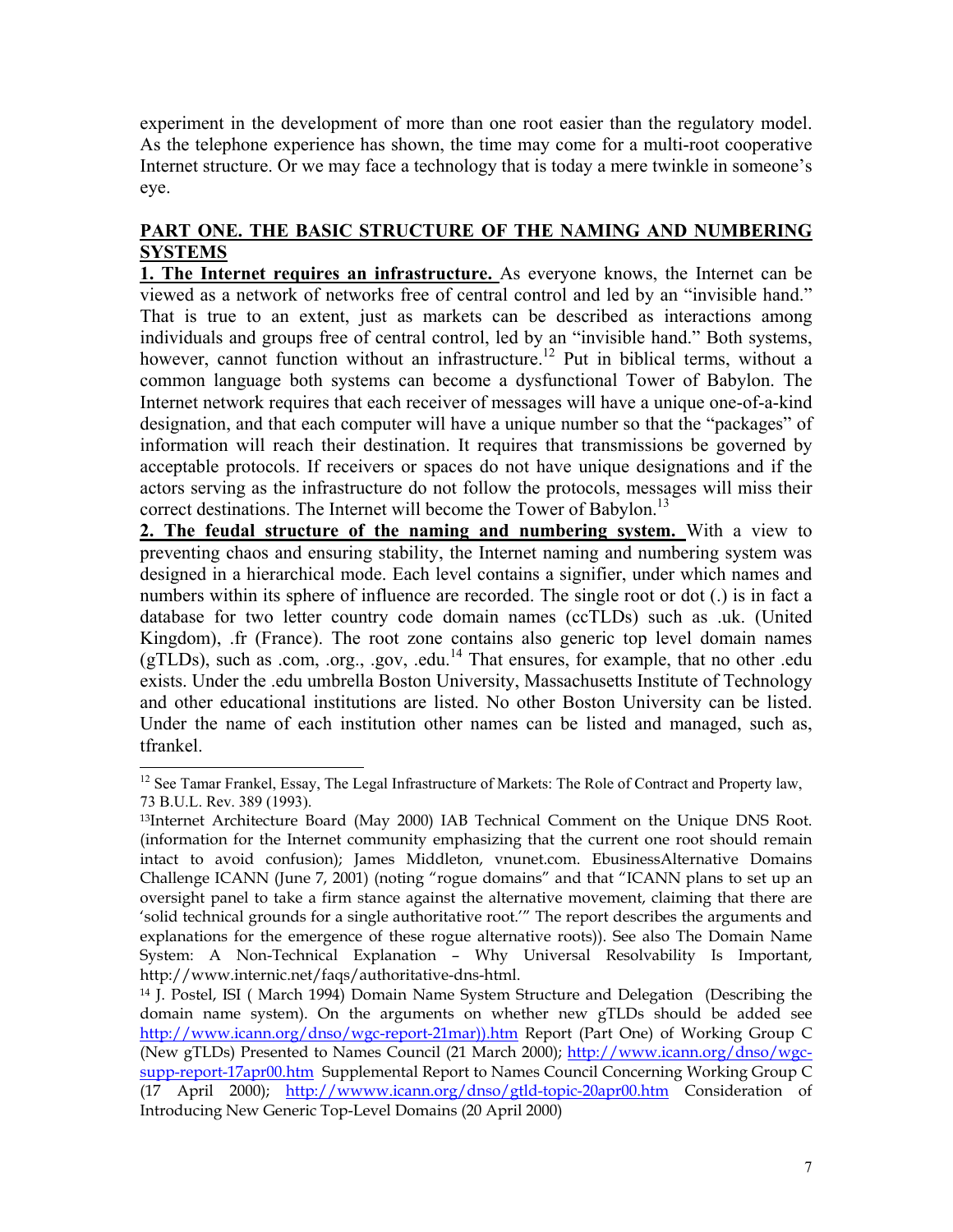There is a general belief that the inter-connectivity of the Internet depends on the integrity and maintenance of this hierarchical structure, and that unless the message senders and transferors comply with the same rules, or protocols, confusion will reign. Hence, like market standards of weights and measures and prohibitions on fraud, the Internet is governed by structure and protocols.<sup>15</sup>

The intermediaries that form the Internet infrastructure are the Internet Service Providers (ISPs), registries, and registrars. Each registry registers and manages the database of the names under its unmbrella in the pyramid. Thus, the root registry registers the country code Top Level Domain Names (ccTLDs) and generic Top Level Domain Names (gTLDs); registries public the zone files of ccTLDs and gTLDs. Registrars enter the registration contracts in certain gTLDs. ISPs receive and transfer messages usually to other ISPs and through them to the final destination.16 The current practice among the large ISPs is to follow the single root structure.

**3. The power of bestowing Internet names and numbers. An** Internet name differs in value and function from a name in real space. A name is the spark that breathes life and very existence on the Internet. The loss of a name on the Internet is death without a trace. In fact, when reassigned, the name breathes life in another being.

 Our Internet names must be unique to us. That uniqueness is essential to service providers. In addition, Internet names provide a means of recognition. Thus, short names in short supply help us to be recognized more easily.<sup>17</sup> More than in real space the Internet name system deprives us of the freedom to use the names allocated to others. While people can have the same name and be distinguished by other means, the paucity of data about people on the Internet precludes such duplication. The name has become a major, if not the only, means of recognition. Shorter and special names have acquired greater value as a means of remembering and recognizing. Thus, short names have become the keys to Internet access as well as to finding each other.

Domain names are treated like property. They are sold even hypothecated. The source of these valuables is the one who allows their use—the one whose name allocation and *name withdrawal* will be respected by the other actors in the Internet infrastructure. Thus, name allocation and withdrawal are a source of power and wealth. Because the naming system is hierarchical, the managers of the system are also hierarchical, and so are their powers to allocate names. Since all names derive from one source, that source reigns supreme, and like the vassals in the feudal system, each vassal source derives it power from the one vassal above it, until it reaches the pinnacle—the king.

**4.Enter ICANN.** The Internet Corporation for Names and Numbers (ICANN) was established to achieve a number of objectives. First and foremost it should play its role in

 $15\,$ 15 To be sure, there are networks, and very large networks, that have different names, numbers and protocols. But if they are to interconnect with the global network they must fit within the naming, numbering, and protocols of the global Internet.

<sup>&</sup>lt;sup>16</sup> In addition, there are services that do not actually transfer the messages but facilitate the search for particular sites on the Internet, such as America On-Line.

 $17$  Although we view the Internet as a source of new and more information, much information, often the details, is lost on Internet communications. For example, we can receive information quickly from all over the globe. But information about the senders and receivers is more limited than in face-to-face, or even telephone, interaction. As one dog in front of the computer says to another in a cartoon in the New York Collection: "On the Internet, no one knows you're a dog." The New Yorker Collection. 1993. Peter Steiner from Cartoonbank.com.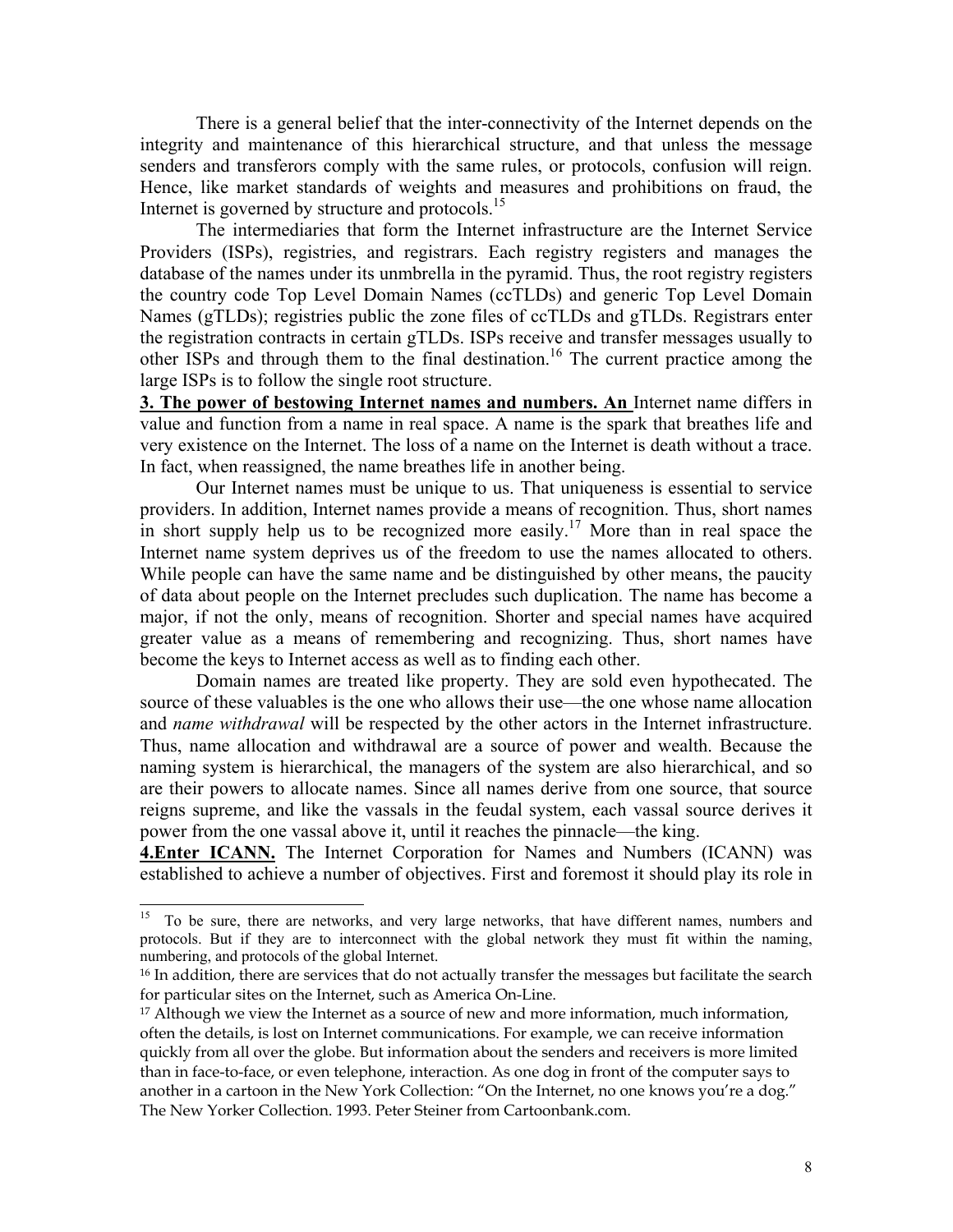ensuring the stability and increased capacity of the Internet. It was also designed to increase the number of top level domain names and registries, to facilitate competition among the registries, $18$  and perhaps to help establish a dispute settlement mechanism between holders of domain names and holders of registered trademarks.<sup>19</sup>

ICANN can be viewed in many ways. It can be viewed as a forum for developing policy through a consensus. Or it can be viewed as a far more proactive manager of a technology-based market and a lawmaker. In this view it is designed to monitor and evaluate the infrastructure actors of the naming and numbering system, as well as the performance of the system. ICANN's lawmaking functions include allocation and regulation of some, though not all, lucrative infrastructure services, such as the functions of the registries and registrars.<sup>20</sup> It also sets the qualifications of these actors.<sup>21</sup> ICANN can therefore limit the entry into such businesses. Unlike governments, its mission is limited to its enterprise. The enterprise, however, affects many areas of human lives- business, culture, politics, community, public morals and private rights. Its reach is global. In that sense as well it is a lawmaker.

ICANN's structure is unique, and some say--unwieldy. It consists of a board, a President and staff, and three Support Organizations, the most problematic of which is the Domain Names Support Organization, or  $DNSO<sup>22</sup>$  Each such Organization nominates three board members while nine board members are to be elected by users. Elections by millions of people over the globe has not yet been achieved. Further, it is unclear whether

<sup>18 18</sup> Computer & Internet Lawyer 31 (June, 2001) Current Development Domain Name ICANN Announces Decision On .com/.net.org Domains (describing the revised agreement between ICANN and the registry of .com, .org. and .net, VeriSign, that had acquired the registry, Network Solution, Inc. was to be split, thus facilitating competition on the registry level); Sandra Dillich, Computer Dealer News (February 25, 2000) Network Solutions Loses .com, .net and .org; Industry Trend or Event(describing the negotiations that led to the agreement and the history and summary of the agreement).

<sup>19</sup> *See* http://www.icannwatch.org/icann4beginners.php ICANN For Beginners; http://www.ntia.doc.gov/ntiahome/domainname/022098fedreg.htm (February 20, 1998) Improvement Of Technical Management Of Internet Names and Addresses; Proposed Rule (proposing a rule to improve the management of the Internet Domain Name System, and describing the infrastructure of the Internet). This rule was not passed. Instead the Department of Commerce issued a Statement of Policy in the form of a White Paper, which stated the main objectives contained in the proposed rule.

<sup>20</sup> Sandra Dillich, Computer Dealer News (February 25, 2000) Network Solutions Loses .com, .net and .org; Industry Trend or Event (noting the services that became "a huge revenue maker"). As to ISPs, aside from contracting with RIRs for some policy-making IP address block allocation, which involves little policy making, there are no qualifications or other regulation of ISPs.

<sup>21</sup> Saroja Ginshankar, InternetWeek (February 17, 1999) Internet Domain Name Registry Up For Bids. The monitoring and evaluation is to be determined by a committee of third parties. http://www.icann.org/minutes/prelim-report-04jun01.htm Preliminary Report Meeting of the ICANN Board in Stockholm (4 June 2001) p. 4 ("Whereas in resolution 01.60 the [ICANN] Board directed 'the President to prepare and present to the Board . . a proposal to form a committee to recommend processes for monitoring the implementation of the new TLDs and evaluating the new TLD program, including any ongoing adjustments of agreements with operators or sponsors of new TLDs.'").

<sup>22 3</sup> Domain Name Supporting Organization, http://www.icann.org/dnso/dnso.htm. DNSO structure does not contain a working group which deals with issues concerning the ccTLDs.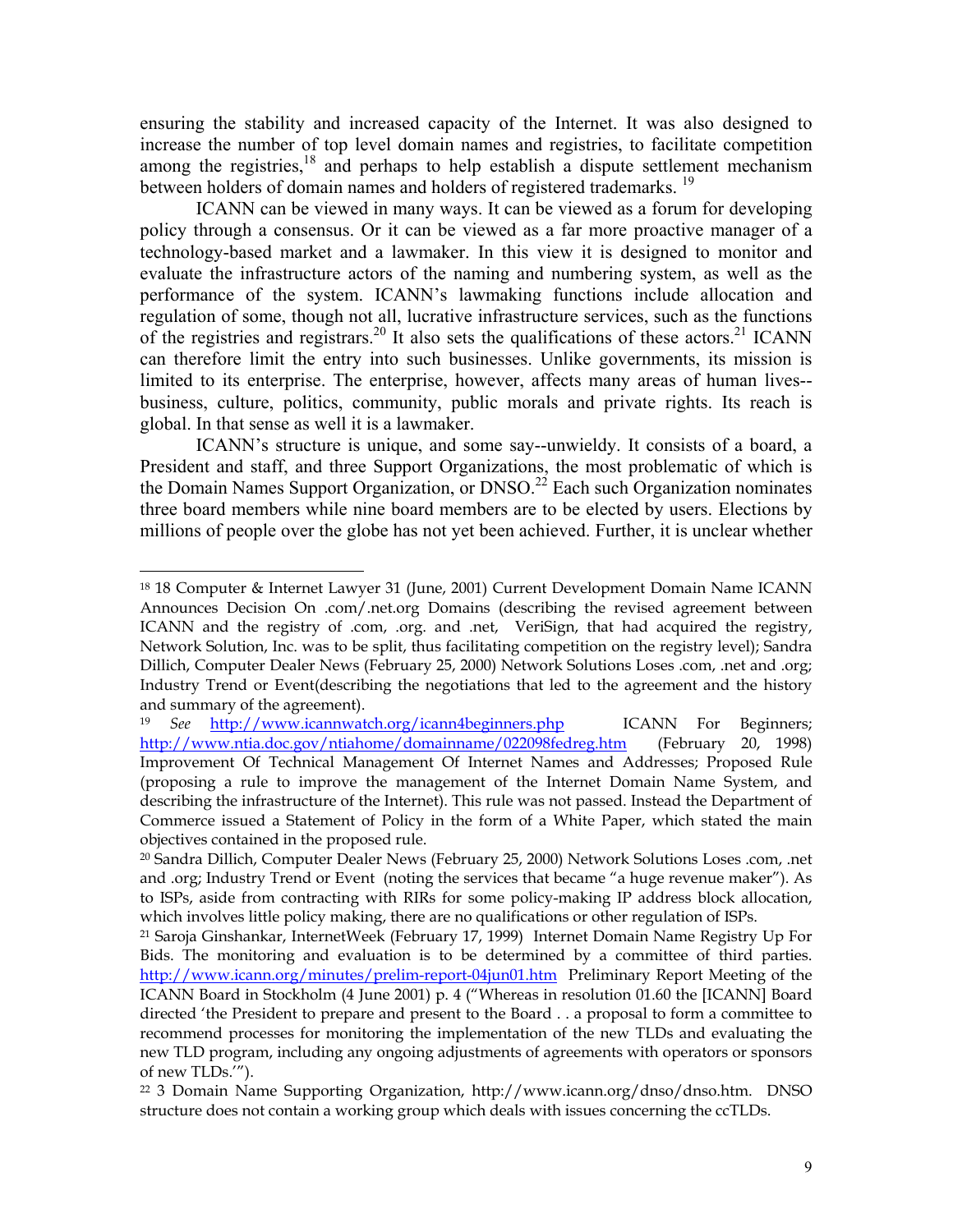ICANN was expected to establish policies or merely to approve policies established by its three Support Organizations. The DNSO did not succeed in reaching a consensus on proposed policies.<sup>23</sup> In contrast, ICANN has been successful in gaining support on a number of fronts.

# **PART TWO. THE INITIAL SOURCE OF POWER**

 Two views, a positive and a negative, explain the creation of ICANN. The positive view describes ICANN's creation as the expression of a consensus on a specific agenda among parties with different interests and views. This description reflects market transactions in which the parties agree to enter into transactions on certain terms, even though they disagree, for example, on the wisdom of buying or selling. Had they agreed on this score there would have been no transactions.

The other view is more negative, but also consensus-based. The interested parties, such as the technical communities, the large business interests, Network Solutions, Inc., the various governments, the large ISPs, the small Internet ISPs, the small businesses that use the Internet, the various governments, had very different views of what the Internet infrastructure should be and how it should be managed. Most importantly, they disagreed on who should have the power to manage the naming system. Therefore, their consensus on the issues was reached at a very high level of generality. The devil of the details was left to be resolved.

The negative view of ICANN's power suggests that these parties with different interests have agreed *not to claim control*, if everyone else would not claim control. ICANN's power was therefore created by default. This aspect of the consensus reflects market transactions. While sellers and buyers on a market disagree on many things, including on whether it is desirable to buy or to sell, they agree to interact in the particular market. In the case of ICANN the parties agreed tentatively to a very tenuous market structure in order to continue to transact. To establish the market they had to agree not to demand control over it, because they knew that the other parties would not enter that market to transact. In this paper I focus on the agreement of this negative kind, creating ICANN's power by default.

**1.Power by default. "I will not claim control, if you do not claim control."** ICANN was created because no one interest group has agreed to put another interest group on the throne to manage and regulate the infrastructure of the Internet. This absence of agreement is demonstrated by the concern that permeated ICANN from its inception: it was concern about "capture" of control over the organization. It seemed as if, although no one interest group had ultimate control, every group was anxious about capture by another.

There were a number of candidates for the job: The United States and other governments, the established technical communities headed by Dr. Jon Postel, and the large businesses, the professionals who sought to participate in the infrastructure for profit, people who claimed to represent the consumers or users, and international communication organizations.

The United States, which triggered the emergence of the Internet, and the United States administration, which exercised the management power over the Internet, did not seek to continue hegemony over the Internet's infrastructure. The administration was

<sup>23</sup> See Part Four §3 describing the disaffection of the ccTLDs registries.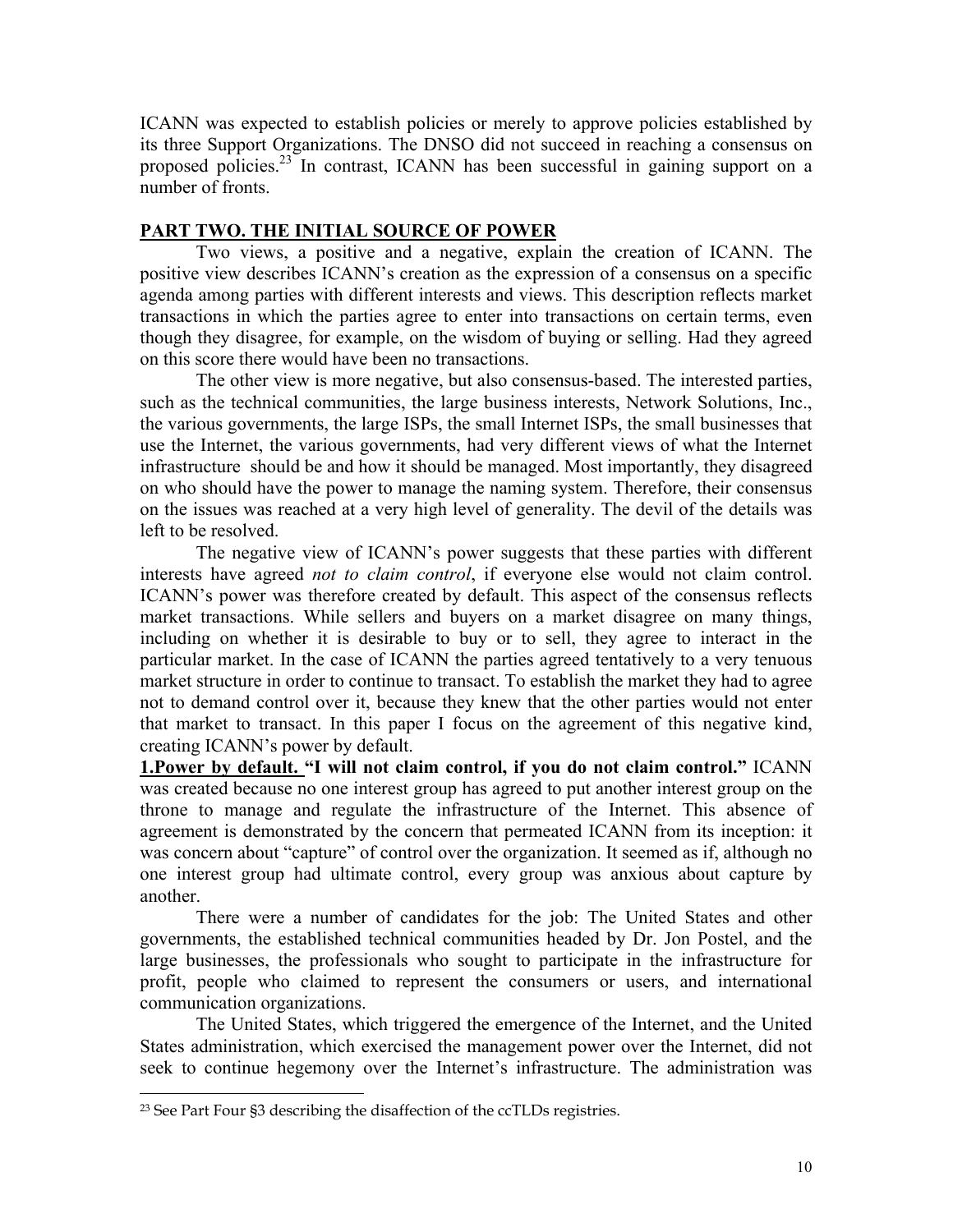hard pressed by a number of countries to de-Americanize the Internet. Other difficult political issues have arisen, how to define a country, entitled to a ccTLD, and how to convert into competition the monopoly position of registries, notably Network Solutions, Inc. (now VeriSign) that managed .com, .org, and .net. The business communities had sometimes clashed with the technical communities' solutions that involved costs in dollars and time.

The United States administration was ready to offer the Internet to the world, but with strings attached. To de-Americanize the management and regulation of the Internet infrastructure without severing its American umbilical cord, the administration considered different avenues. Since the interested groups did not reach a consensus, the administration conducted meetings and produced a policy paper that seemed, at a high level, to represent a consensus not only within the United States groups but also with foreign governments.

While different governments demanded the de-Americanization of the Internet, none claimed to be the sole governor of the Internet infrastructure. It was recognized that none would succeed in realizing such a demand, and the only country which in fact controlled the infrastructure, namely the United States, was unlikely to relinquish the control to another country. Neither was the United Nations an acceptable alternative. The control over the Internet infrastructure required both guiding management and rule making. The United Nations and its various organizations were considered too slow and inflexible to respond to the fast changing demands of the Internet.

The technical community, especially IANA lead by Dr. Postel, was a natural candidate for the management of the infrastructure of the Internet. It had been managing the infrastructure since the Internet's inception. Many members of the communities were in fact the Internet Service Providers and registries. They also commanded support of some European governments. These communities wanted to undertake the management and regulatory function. However, the United States business community and Network Solutions, Inc. (NSI) (now VeriSign), the registry of .com, .org. and .net, and the manager of the root, did not agree to a transfer of control to the technical communities, and demanded a voice, even a decisive voice, in decisions concerning the Internet infrastructure. Therefore, a compromise between these two interest groups and their different visions of the Internet had to be reached before a private corporation could be established.

The conflict between the technical communities and the business communities was complicated because none is well described by their names. Members of the technical communities belonged and were employed by large business organizations such as MCI, AT&T, and IBM. These persons, however, were members of the technical part of the large business organizations. They were also involved in the Internet service providing activities. Thus, not all parts of the business communities necessarily objected to influence of the technical groups.

On the other side of the coin were the registries, and especially NSI, Inc. that provided registration services but were publicly owned and operated as businesses rather than as volunteer or scientific enterprises. Thus, it would be more accurate to describe the conflict as a conflict between two philosophies. The one viewed the Internet as a tool for business development or as a source of profit from servicing. The other, rejecting the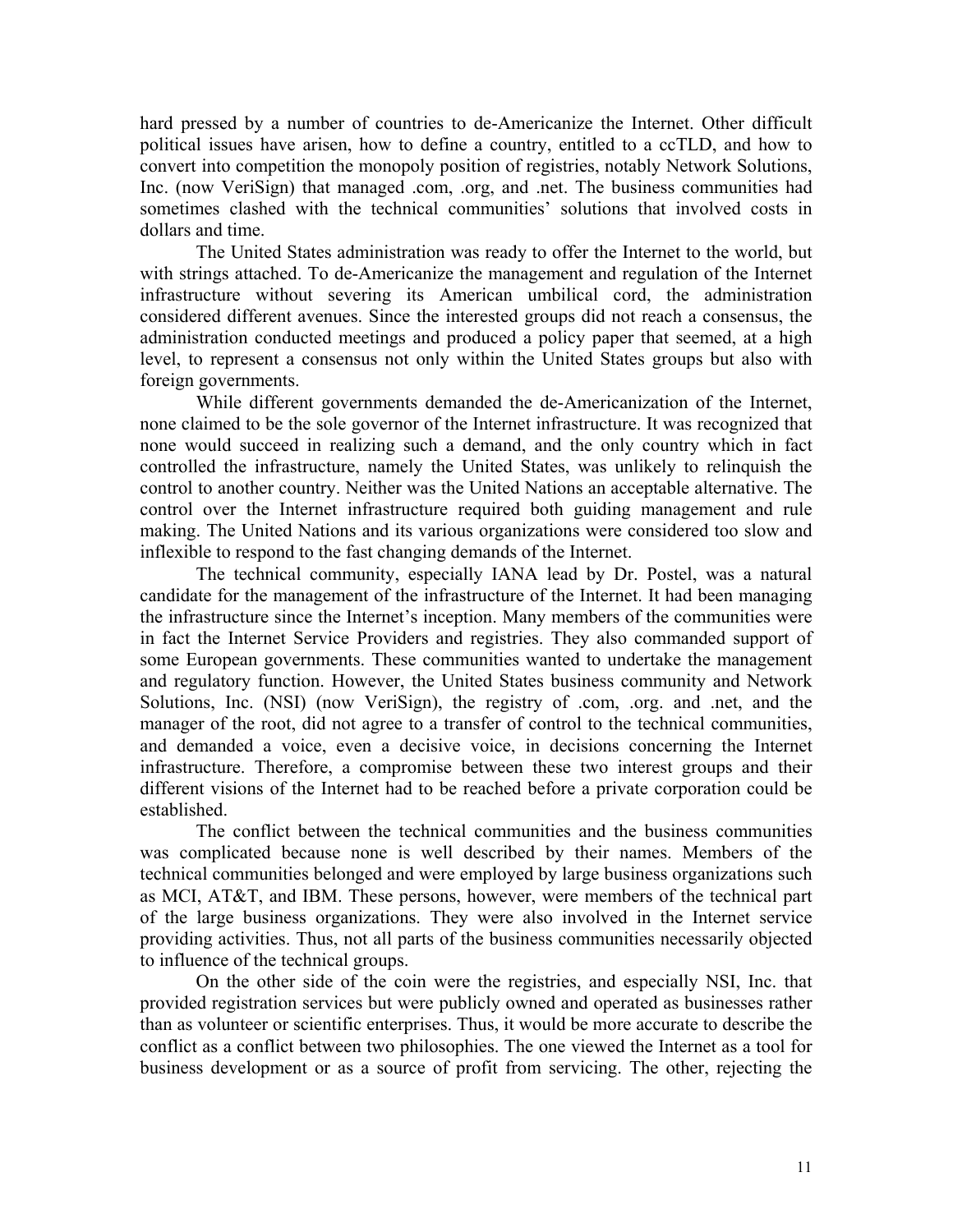view of the Internet as a tool for "making money" viewed the Internet as the product of technological creativity to continue contribution to science and society.

The disagreement was not only between different interests but between different cultures and views of what the Internet was designed to do and whom it was designed to serve. Consequently, the technical communities could not assert control over the management of the infrastructure of the Internet. The added complications of political pressures made the choice of technology alone an inappropriate criterion for decisions about the infrastructure. It was no longer acceptable to pay little attention to the political and business consequences of technical decisions. The future body that would guide the infrastructure of the Internet had to consider all three criteria (technical, business and political), mediate among them and balance them correctly. This conclusion brought about the idea of an entirely new organization to meet these new demands.

The small business interests and those who claimed to represent the users were not candidates for control of the infrastructure, but demanded participation in the control. They, too, were divided not only among themselves but also in their loyalties. Some aligned with technical communities, and some with other clusters of interest, and many did not align with anyone.

The route to establishing the entity that would manage and regulate the Internet infrastructure was cloudy. The United States administration wished to avoid "establishing" and "controlling" a private corporation. Many such corporations have been created in the past, but under the law they had to be grounded in an Act of Congress.<sup>24</sup> There was concern that if the matter came before Congress it would become a problematic "political football." To avoid the required Act the administration had to avoid the "establishment and control" of such a corporation. From the point of view of the administration and some members of Congress the solution was to help create a private corporation, grounded in market principles, and an Internet infrastructure moved by competition. This creation would be an entity that no one established, but just came into being. In fact, that is the closest description of the emergence of ICANN. At the same time, the cloudiness of its establishment indicates not one invisible hand but many invisible hands. That is because if only one hand as invisible as it might have been, had brought the entity into existence, other powerful hands, would have been raised in protest. The flurry of negotiations, promises, some broken, some re-negotiated, some abandoned, and alliances formed and reformed brought about an equilibrium that allowed the entity to emerge. The driving force of the negotiation and consensus seems to have been the recognition that no better alternative was available. ICANN was therefore born by default.<sup>25</sup>

 $24$  Under federal law, the executive branch may establish and control a private sector corporation only under a statute. See Government Corporation Control Act of 1945, recodified in 1982, 59 stat. 597; 31 U.S.C. 841, repealed and recodified P.L. 97-258, 31 U.S.C. 9101-9110. See also A. Michael Froomkin, "Reinventing the Government Corporation," 1995 U. Ill. L. Rev. 542. Arguably, because the executive did not "establish" nor "control" ICANN, the statute did not apply to it. ICANN has been operating on the basis of an agreement with the Department of Commerce. The Department of Commerce asserts its authority to enter into such agreements, but questions persist.

<sup>25</sup> Congress was merely appraised of the emergence of ICANN. The ccTLD registries are currently paying ICANN a fee for services that they used to receive from the U.S. government free. It was suggested that they are willing to do so in order to "pry the Internet naming system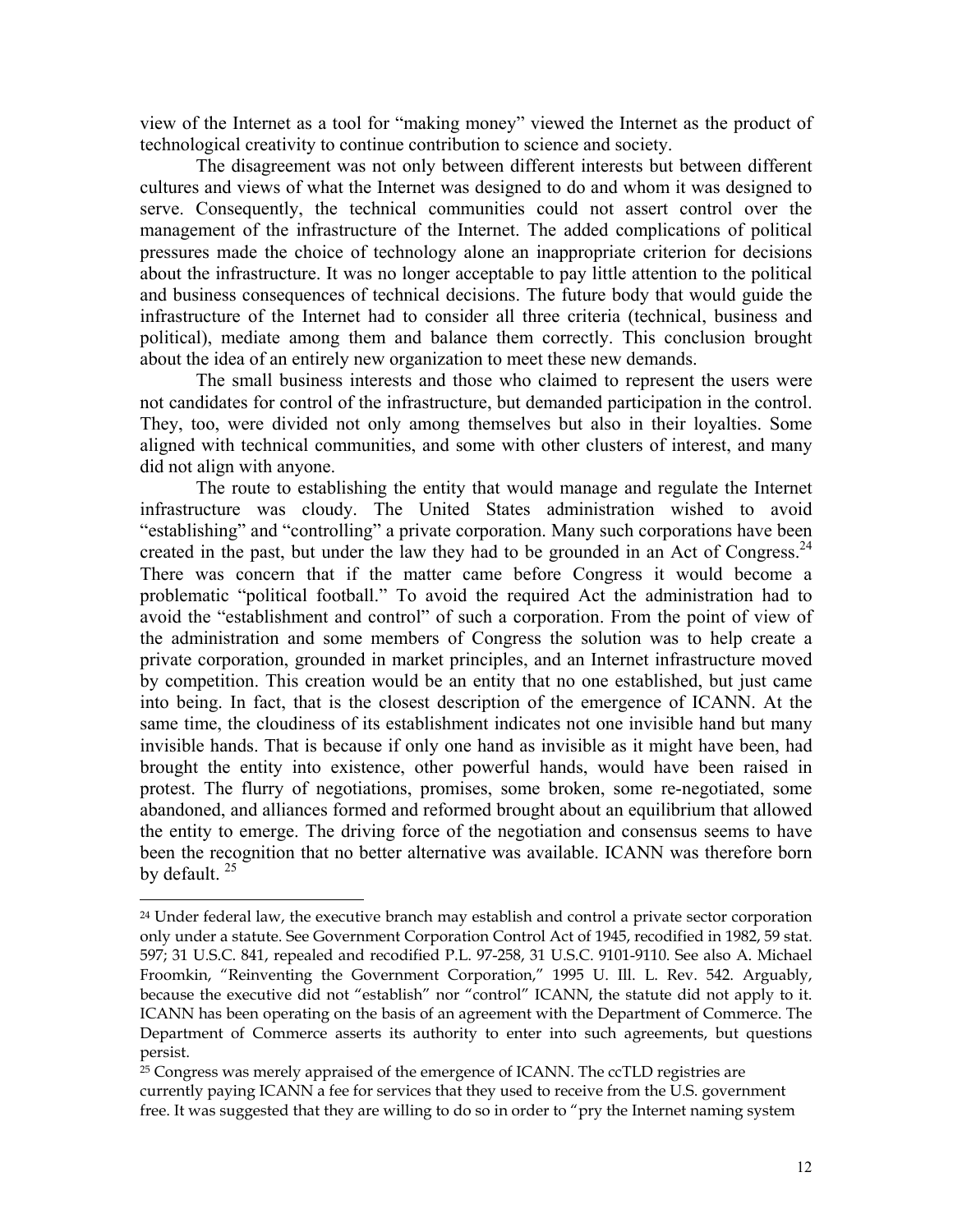**2.ICANN's initial power was weak.** ICANN's power was not only vested by default; it was not a very powerful power either. The circumstances of its birth did not inspire unlimited confidence. ICANN was established without the blessing of an authorizing statute.<sup>26</sup> Neither did ICANN benefit from the belief that its arrival was due to the invisible hand of the free market or the citizens' votes in a democratic regime. In fact, it emerged as a result of many negotiations among interest groups with the service of intermediaries.

In addition, ICANN's mandate was general, and some of its missions posed conflicts between technological, business and political views. It was required to allow additional generic domain names, while the largest corporations with the most famous brand names objected to any such addition because it imposed heavy costs on them in protecting their trademarks. ICANN was required to create competition among registries, and especially to break up NSI's monopoly. Yet that monopoly was in part based on the infrastructure of the Internet that required registries to maintain a central data base to avoid duplications of the names and the numbers. The "ownership" or other form of entitlement of the names and the databases were not established. To create competition among registries and registrars required portability of the names, and demand for names coupled with the vision of a free market in the names gave the names the features of property with attendant unanticipated consequences, such as cybersquatting. In sum, ICANN's management decisions could have far reaching consequences beyond its control, and at the same time conflict with the desires of one or more of its supporting interest groups.

ICANN received the mantle of Dr. Jon Postel as the manager of the naming and numbering system. But not quite. It did not have his authority nor the adoration of his followers, which have grown with twenty five years of his service and good judgment. It did, however, have a contract with the Department of Commerce, and a conditional contract at that. To become fully vested with the powers of the United States (whatever these are) over the systems, ICANN had to meet additional conditions under a certain deadline. $27$ 

In sum, when ICANN emerged, its mission and power were not clearly defined. Its strength lay in the lack of better alternatives, in the highly reputable persons who populated its first board, and in a dedicated expert staff with significant knowledge of the Internet, its organizations and its history. This knowledge complemented the expertise of the board members, not all of whom were as knowledgeable. Needless to say, ICANN was not strong. The world sat back, folded its arms, and took a "wait-and-see" attitude.

ICANN was not powerless, however. It was backed by a number of power centers: the technical communities, the large business communities, including the large

from the U.S. government." Revolt Threatens ICANN'sBudget, USA Today Tech Report 2, http://www.usatoday.com/life/cyber/tech/cti821.htm

<sup>26</sup> Under federal law, the executive branch may establish and control a private sector corporation only under a statute. See Government Corporation Control Act of 1945, recodified in 1982, 59 stat. 597; 31 U.S.C. 841, repealed and recodified P.L. 97-258, 31 U.S.C. 9101-9110. See also A. Michael Froomkin, "Reinventing the Government Corporation," 1995 U. Ill. L. Rev. 542.

<sup>&</sup>lt;sup>27</sup> ICANN did not meet the requirements of the Department of Commerce and was therefore not fully vested with the authority over the root. However, the Department has averred its intention to make the transfer and retreated from a clear intent, at other times. The question of ICANN's legal status was discussed in a GAO report of 2000.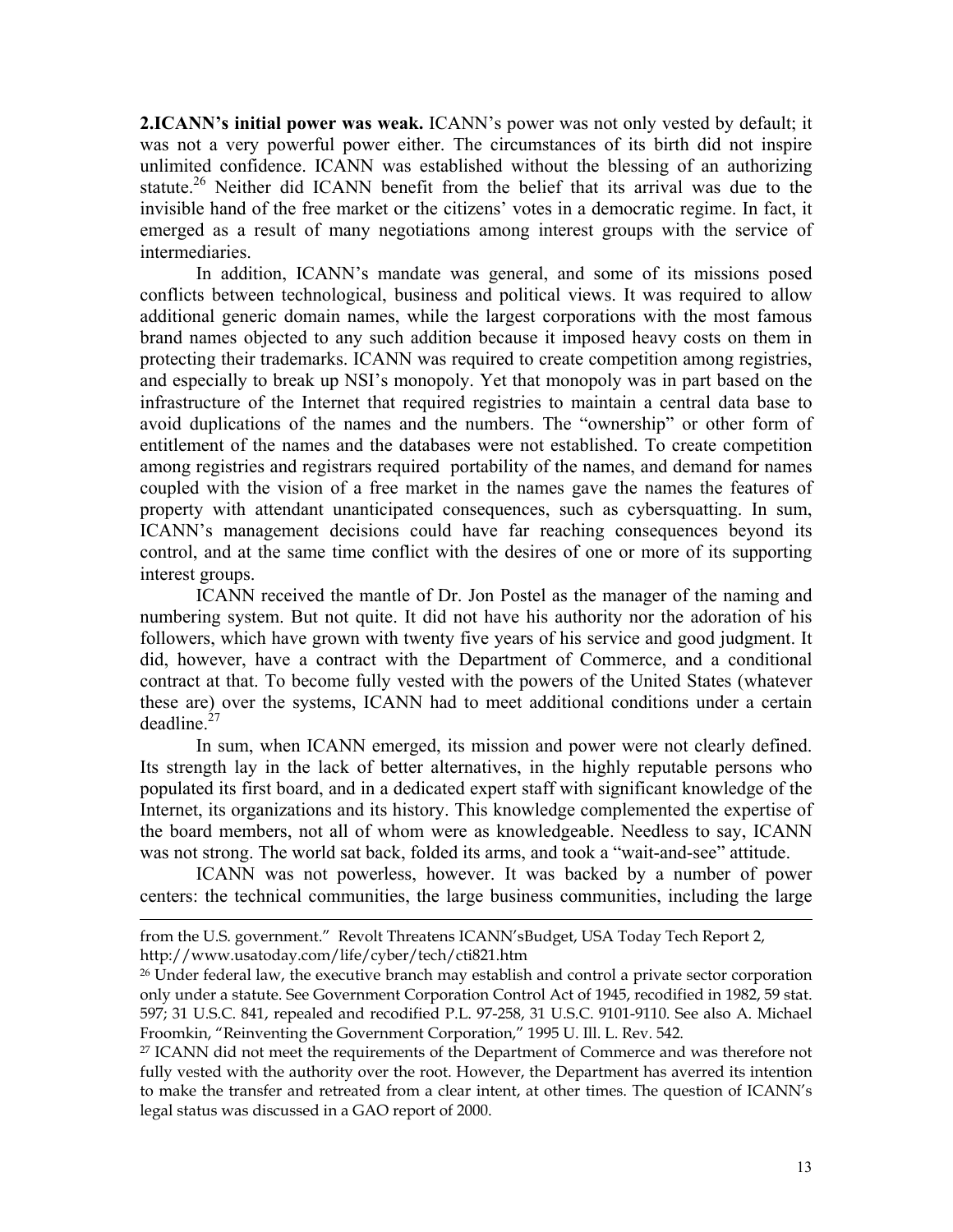Internet service providers, NSI, Inc. and the involved governments. This was ICANN's power base, and it was quite broad.<sup>28</sup>

## **PART THREE. SOURCES AND AUGMENTATION OF POWER**

This Part lists the circumstances, actors, and methods by which ICANN has augmented its power.

**1.Constitutional documents: the articles and bylaws.** ICANN's articles and bylaws provide the entity with significant power. However, the entity's structure is also very complex, and the division of power among the different groups, such as the board on the one hand and the Supporting Organizations on the other hand, is not spelled out in the document. That is also because there was no clear consensus on the division of the power. Supporting organizations could designate their candidates to the board and could propose policies to the board. Although it seems to have been the consensus that the board could not reject the candidates it was not clear whether the board had to accept the policy proposals and whether the board could initiate its own proposals. It was also not clear whether initiation would be limited to non-technical policies, and whether one could distinguish between technical, political, and business considerations. Thus, the vagueness of the documents could provide ICANN with power, or rob it of power, depending on the implementation of its policies and solutions to the problems with which it would be presented.

**2. The contracts with Internet service providers and registries.** An important part of ICANN's power base is grounded in the contracts that ICANN negotiated with the Internet infrastructure operators, the registries and registrars. These contracts should rightly be added as part of ICANN's constitution. Said ICANN's president Mike Roberts: "ICANN had to take the very informal handshake world of [Internet founder] Jon Postel and turn that into language that can be written down and form the basis of a legal arrangement."<sup>29</sup> ICANN sought to formalize both its relationship with the government and its relationship with the registries and the service providers through the mechanism of contracts.<sup>30</sup>

The contracts contain features that empower ICANN. For example, the party to the contract obligates the other party to abide by ICANN's policies, which are required to command consensus. A review board to be established has the authority to make a finding of the existence or absence of a consensus. The importance of these contracts cannot be exaggerated because the definition of policy decision is vague. Thus, so long as ICANN's policy decisions command a consensus they are binding on the signatories of the contracts, that is, on the actors in the Internet infrastructure.

Some economists have suggested the use of contracts as a response to the failures of the contestable markets theory especially in the deregulation period. "The ultimate objective is to replace transitory regulation with the contracts that would have been in

<sup>&</sup>lt;sup>28</sup> This power base did not include recognized consumer representatives, except to the extent that national governments may be deemed to represent the interests of their citizens and residents.

<sup>&</sup>lt;sup>29</sup> Maureen Sirhal, Net Governance: ".ICANN Makes Progress On Sticky Issue Of ; Domains, National Journal's Technology Daily, February 6, 2001. Such agreements have not yet materialized with most registries, let alone standardized; Maureen Sirhal, Net Governance: European Domains Want ICANN's Attention, National Journal's Technology Daily, December 7, 2000.

<sup>&</sup>lt;sup>30</sup> Mark Sableman, ICANN Faces Major Challenge With Country Codes, National Law Journal, AT 4 December 18, 2000.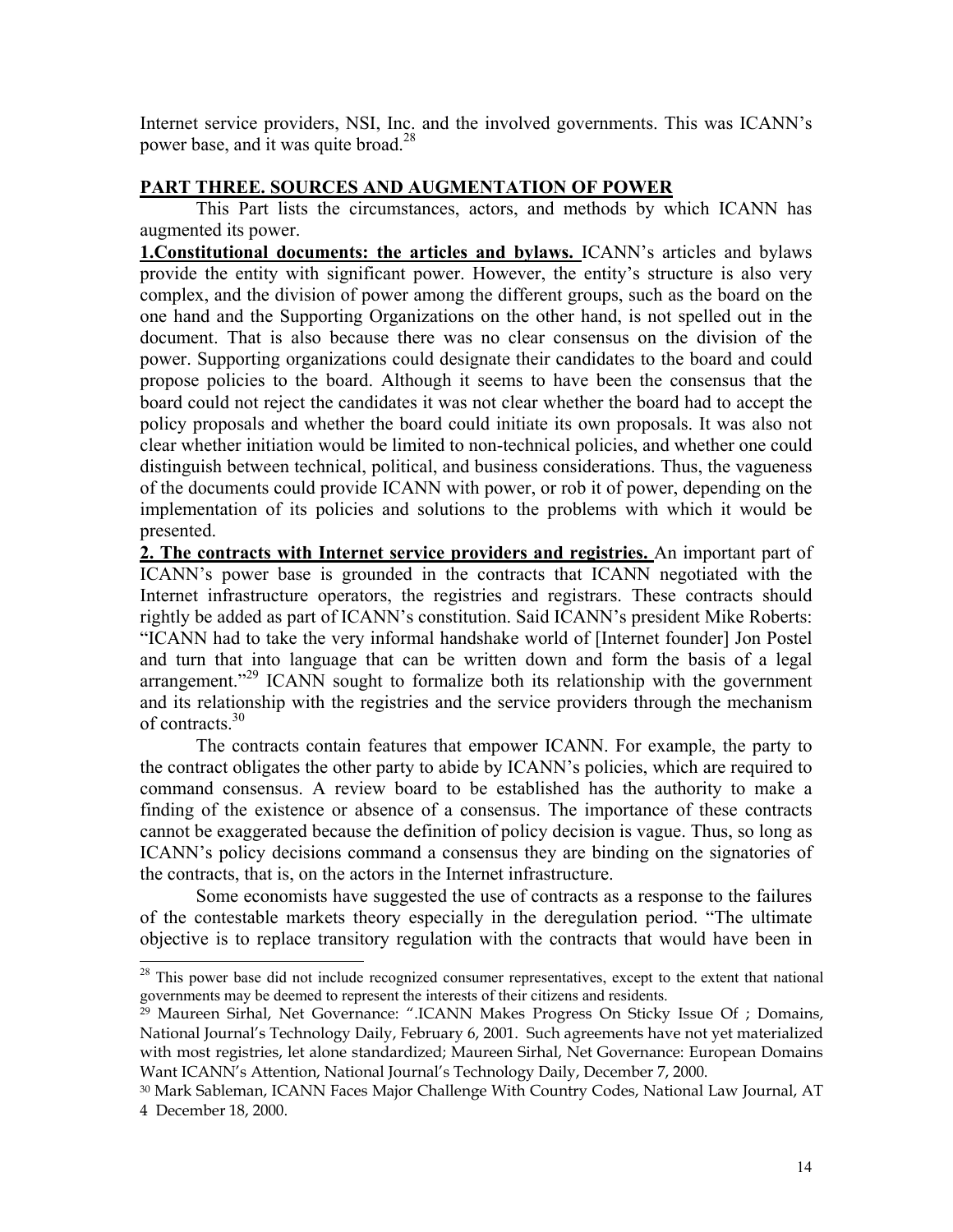effect had they not been superseded by regulatory institutions."31 Therefore, lawmakers should negotiate laws in the market, and pass laws that are as close as possible to the negotiated result had there been a market. The visible regulators' hand should be led by the invisible hand. The contestable market theory and use of contracts are proposed as alternatives to heavy-handed inefficient government regulation. ICANN is using contract as a negotiated regulatory device.<sup>32</sup>

**3. General support for ICANN's prime directive: to maintain the stability of the**  Internet. ICANN's directive has had the support of many, if not all, powerful stakeholders. Both governments and businesses that invest millions in Internet commerce and in persuading their customers to use this new medium put a very high premium on stability and operability of the Internet. Blackouts and other mishaps, even short lived, can cause heavy losses and terminate client relationships.

The prime directive of ICANN could be interpreted in different ways, some of which allow for more flexibility and experimentation than others. Many questions can be differently determined depending on this interpretation. For example, does stability require one root at all costs? Can a multitude of roots be designed in a way that would support stability and increased scope? Should experiments at the fringe of the Internet be encouraged, and if so, how can they be implemented once proven not to endanger the stability? Should these experiments be left to the market or be regulated? If experiments are allowed, to what extent, if any, should enterprises invested heavily in existing technology and structure have with respect to these experiments? Should these issues arise now, or should they be raised when the existing structure is well established?

ICANN has given a strict interpretation to the idea of stability, in line with the interpretation of its stakeholders and many governments. Consequently, ICANN chose to implement the prime directive by seeking to standardize the Internet infrastructure, allocating rights to Internet services and establishing the underlying policies. The interpretation of the prime directive as based on the current structure underlies ICANN's source of power. If only one root and no more than one root can exist, then it is difficult to imagine any other but a natural monopoly and its attendant power. Furthermore, the design of the naming and numbering system would, by definition, vest decision and lawmaking power in the manager of the system whereas any additional root would weaken or completely undermine this power. So long as the main stakeholders viewed the prime directive as crucial to their own interests ICANN must be endowed with sufficient power to implement it. That was and has remained a significant basis of ICANN's power.

**4. A stable and able management.** Before ICANN's inception Dr. Postel had capable legal advice of persons who understood power and its creation. They prepared its constitution, contracts and public statements. They later negotiated on ICANN's behalf. There is no doubt that ICANN's power as a lawmaker has been tremendously augmented by the services of this capable group of advisers.

**5. Indirect help from Congressional action.** Even though some members of Congress would have preferred to deal with Internet governance in a legislative capacity rather than a monitoring capacity, most members of the House committees that dealt with the

<sup>31</sup> William B Tye, The Theory of Contestable Markets 121 (1990) (suggesting that contracts can be viewed as an extension of the Coase theorem).

<sup>32</sup> Johnson and Post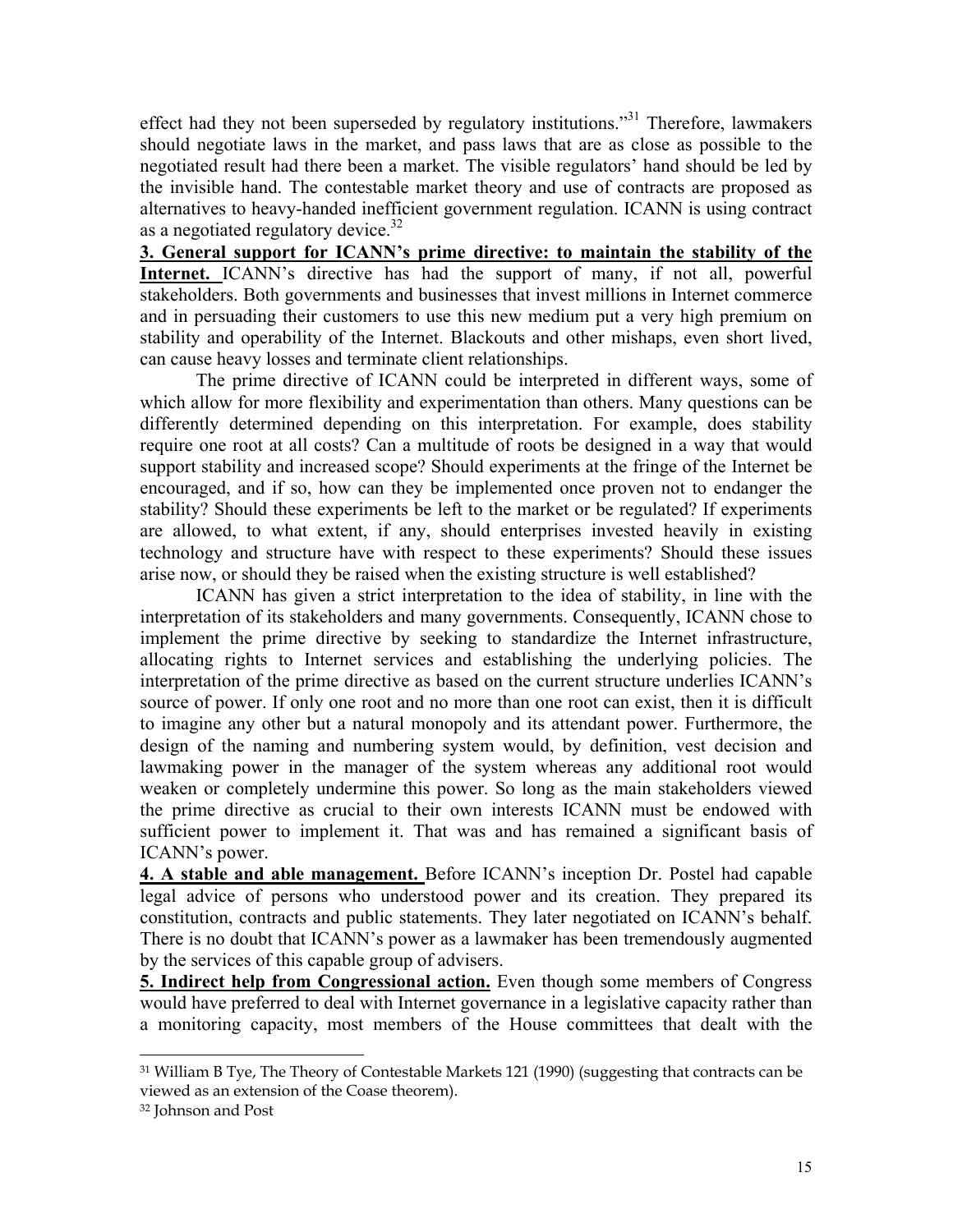Internet were willing to take the "wait-and-see" attitude towards ICANN. However, whether by design or unwittingly, Congress has also acted in a way that made it possible for ICANN to perform a task that seemed impossibly conflicted. The performance of the task augmented ICANNs power.

One of ICANN's tasks involved the creation of additional gTLDs. ICANN was subject to significant pressure by those who sought greater competition among registries through the establishment of additional gTLDs. This requirement, however, was met with strong opposition of a large important stakeholder constituency of ICANN: the owners of famous trademarks. These large corporations have been spending resources to protect their trademarks and any additional gTLD may have meant enormous expenditures in protecting their trademarks.

Congress responded to this constituency in a way that reduced the objections of these trademark owners to ICANN's addition of gTLDs. Congress passed a law that protected famous trademarks from dilution, thus recognizing the trademark owners' right to the integrity of their trademarks. This was a fundamental change in trademark law, which was based on protection of consumers from confusion. ICANN established an option of less expensive resolution of disputes between trademark owners and domain name owners. The new statute, and the less costly process by which trademark owners could protect their trademarks against competing domain names reduced the objection of the large corporations to the creation of new gTLDs. Indirectly, and without addressing ICANN or its powers Congress has intentionally or unwittingly helped ICANN augment its power by performing its mandate, and this performance facilitated ICANN's exercise of power: allocating gTLDs, qualifying registries, contracting with these registries, and imposing on these registries the contractual obligations to follow ICANN's policies if backed by consensus.

Congressional monitoring has helped ICANN in two ways. First, it obtained accurate information, criticism, and a sense of the limits on its actions at least at that particular time. For example, when ICANN proposed to levy a \$1 charge on all registrars world-wide, for every domain name registration, the protest, which was aired also in Congress caused ICANN to back off.<sup>33</sup> Some would consider this a failure. I would consider this event a success. When an entity has had no experience and its financing is uncertain, trial and error methods are not failures unless they are repeated. Congress helps ICANN evaluate its trial successes and errors.

**6. Help from the courts.** A recent decision regarding a domain name indirectly supports ICANN's power. This case does not involve a ccTLD but it does involve claims by a national government. The government of South Africa sued an enterprise in the United States maintaining that the enterprise used South Africa in its domain names. The South Africa government maintained that the name is its "property." The court denied jurisdiction and referred the parties to arbitration in accordance with ICANN's procedures. Both parts of the decision help maintain ICANN's power. One part is negative: courts are unlikely to entertain claims of sovereign powers to ccTLDs. The other part of the decision is positive. The decision as to the first part will be made in accordance with the process established by ICANN. It is also unlikely that any and all uses of a state's name will be barred by the arbitration tribunal. Thus, ICANN is likely to

<sup>&</sup>lt;sup>33</sup> Mark Sableman, ICANN Faces Major Challenge With Country Codes, National Law Journal, December 18, 2000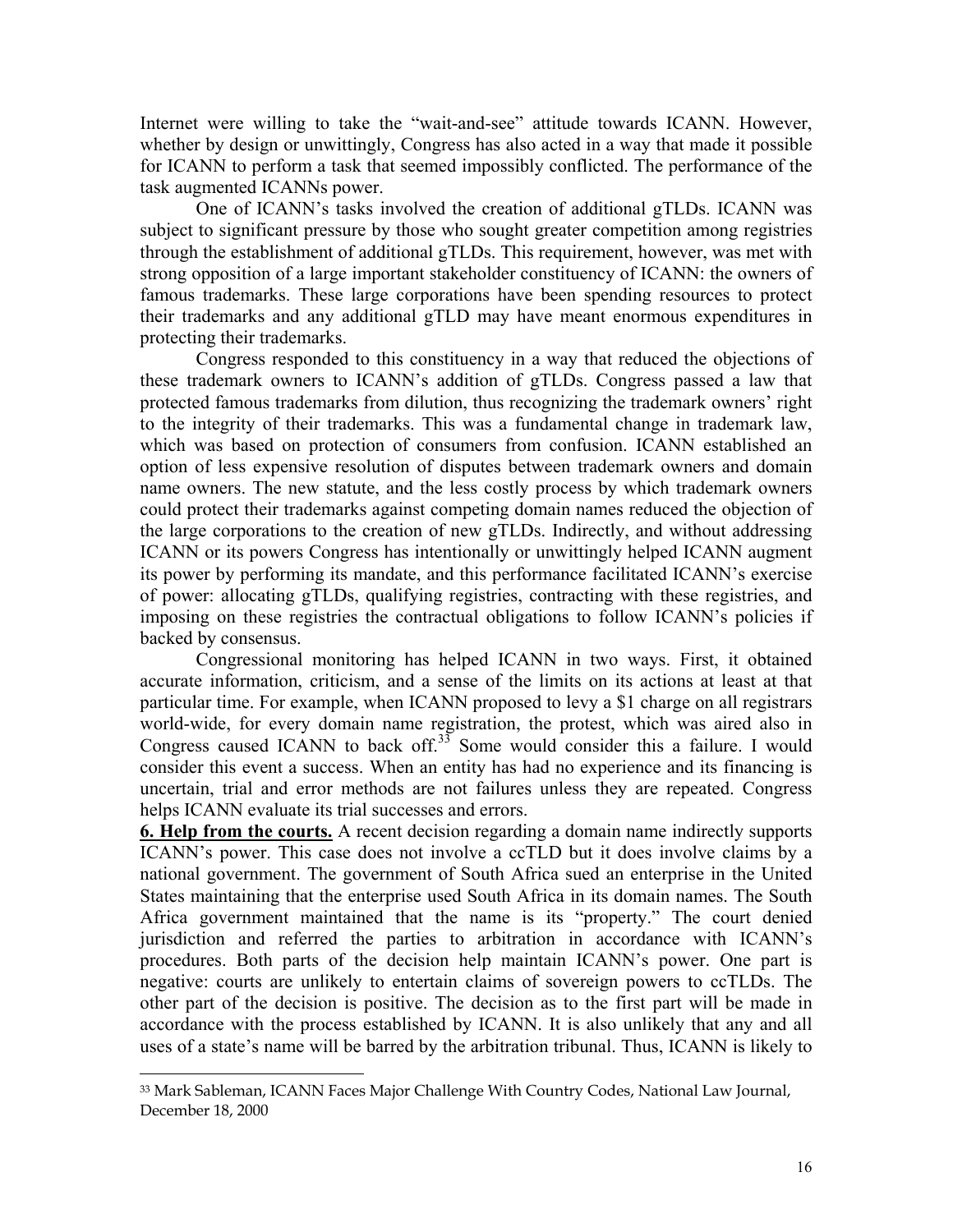be free of making the difficult decision. Yet, the states' entitlement to the ccTLDs seems to be moving towards ICANN's domain if the parties seek an arbitration and the states do not demand full "ownership" over their Internet names.

**7. Intermediation and negotiations among stakeholders.** ICANN has chosen appropriate methods for consolidating power. Before decisions were made public, the governments involved were consulted and a consensus was obtained. Consultations have also been held with other large stakeholders. Only then would the results be published. Clearly because of these consensus building negotiations the freedom of the board to change its results after publication tended to be more limited. That is true of every prenegotiated consensus. However, by that time there was a sufficiently broad-based agreement and most decisions could be implemented. That is important when it is very difficult to obtain a broader consensus among many participants with different points of view and interests on defined specific issues.

Further, ICANN has not always insisted on exerting authority. Its dealings with governments are in the mode of negotiation rather than ruling. However, every agreement with any government helps build precedents for agreements with others, thereby helping to establish future customary rules. Moreover, when a conflict arose among powerful stakeholders ICANN was often inclined to play the role of a mediator rather than an arbitrator. It has provided an effective forum for negotiation and a face saving intermediary service. That increased its value to those participants. Repeat requests to ICANN augmented its power.

#### **PART FOUR. RISING POWER AND ITS BOUNDARIES**

 $\overline{a}$ 

 ICANN's power has been on the rise as is demonstrated by recent events concerning country code Top Level Domain names (ccTLDs). Recently, ICANN has interacted with ccTLD registries and their governments. The context and substance of these interactions are very different, but all indicate the nature and level of ICANN's power. A number of reasons may have contributed to this rise. In addition, a case involving a government and a private enterprise points to shift of power to ICANN.

**1.Country code Top Level Domain Names (ccTLDs).** The ccTLDs are two letter names on the same level as generic Top Level Domain Names (gTLDs). Moreover, ccTLDs were designed to inform about the physical location of the name holders. With the rise of the value of generic TLDs, such as .com, the value of ccTLDs has risen as well. That is because under ccTLD one can create many new (and sometimes known) gTLDs under its umbrella. Country codes are similar to top level domain names except that they are limited to existing real entities, regardless of how we define them.<sup>34</sup>

CcTLD and their registries—delegates of the power to manage the database of the domain names under their authority--were recognized in different political units generously, when the value and importance of names and their management was not accompanied by political or economic values.<sup>35</sup> For example, The Internet Assigned Numbers Authority (IANA), which preceded ICANN, recognized the delegation of a

<sup>&</sup>lt;sup>34</sup> The argument of whether a country can assert exclusive right to its name was raised in a United States court. The court did not assert jurisdiction and suggested that the parties resort to the international arbitration system provided for disputes concerning domain names.

<sup>35</sup> http://www.dns.net/dnsrd/tld.html Top-Level Domains (describing ccTLDs and gTLDs and the controversies involving their delegation).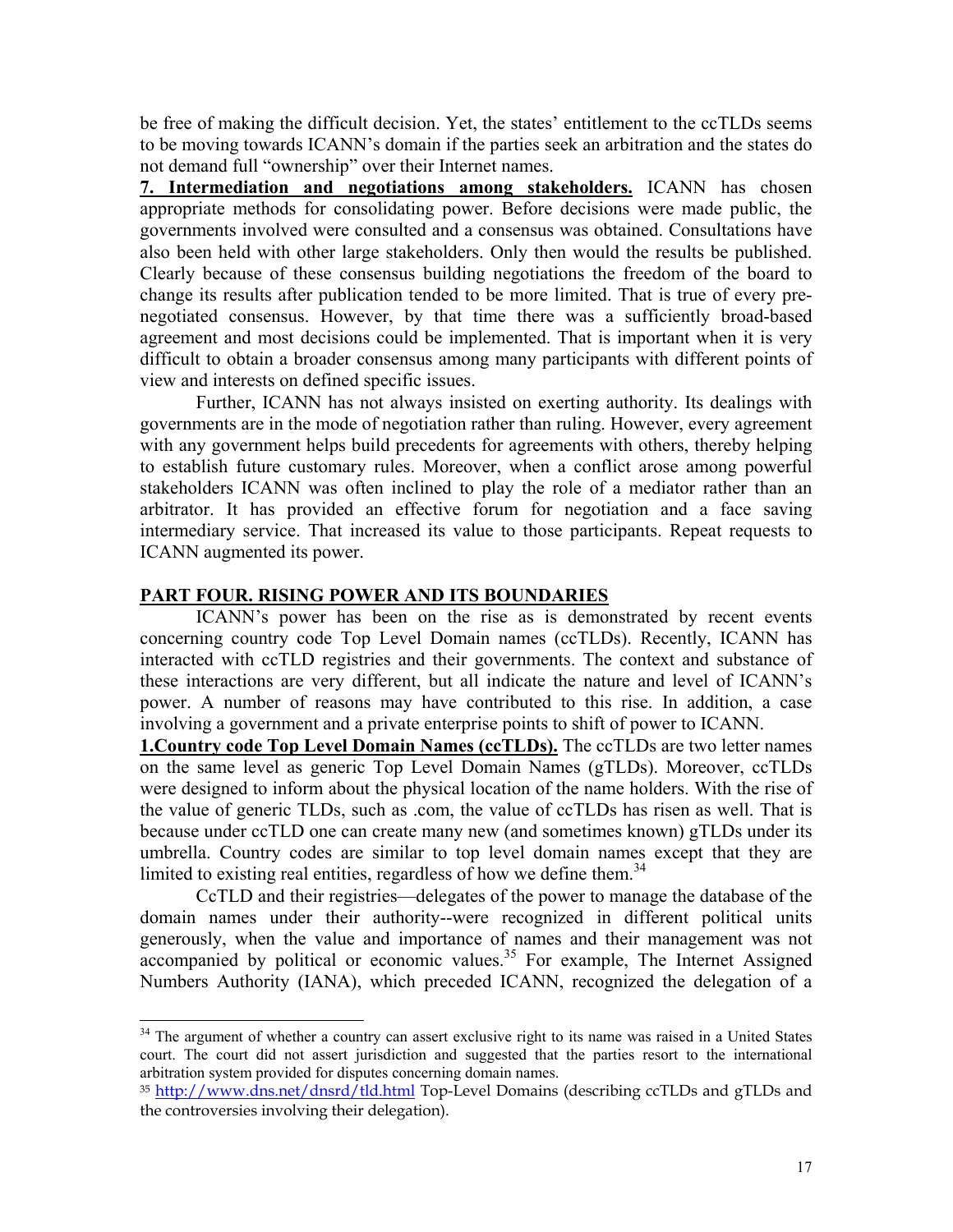ccTLD to Palestine, and thereafter confirmed a reassignment of the delegation to other registries.36

The use of ccTLDs varies. In some countries they are used as generic categories. In other countries they represent a political geography.<sup>37</sup> The United States government has considered privatizing the .US ccTLD,  $^{38}$  but has not yet taken the decisive step.

**2.The dispute over ccTLD .au between the registry and the Australian government.** In 1986 Professor Robert Elz received from Dr. Jon Postel the delegated authority over the registry of Australia's ccTLD-.au. Even though the registry has the power to create second level domains, such as .com.au and .net.au,<sup>39</sup> Professor Elz seems to have believed then and now that main Internet services should not be focused on commercial use.<sup>40</sup> No commercial use meant also no value for the names. Consequently, "Australia" has never had a cybersquatting problem like the United States has."<sup>41</sup>

<sup>&</sup>lt;sup>36</sup> To avoid making a political decision, IANA followed a list by ISO 3166 Maintenance Agency, and agreed to the re-delegation of Palestine when Palestine was accorded the status of "Occupied Palestine Territory." http://www.icann.org/general/ps-report-22mar00.htm IANA Report on Request for Delegation of the .ps Top-Level Domain (22March 2000) (containing IANA's report and analysis which led to the recommendation to approve the re-delegation). See also http://www.din.de/gremien/nas/nabd/iso3166ma/ ISO 3166 Maintenance Agency (ISO 3166/MA) (12 June 2001); (describing the complete list of country names and ISO 3166-1 Alpha-2 code elements—the ISO country code used in the Internet).

<sup>37</sup> http://www.isi.edu/in-notes/rfc1591.txt J. Postel, ISI, March, 1994 Domain Name System Structure and Delegation. Part of this description has changed with the years. The principles, however, remained the same. http://www.icann.org/icp/icp-1.htm Internet Corporation For Assigned Names And Numbers, Internet Assigned Numbers Authority (May 1999) (describing ICANN's practices in administering, and noting that IANA has remained the overall authority for day-to-day administration of the naming system, IP addresses, autonomous system numbers and TLDs, and other aspects of the system. The document includes the source where the "procedures to be followed in requesting TLD delegations or changes" can be found. The document contains the qualification requirements for TLD managers.).

<sup>38</sup> http://www.ntia.doc.gov/ntiahome/domainname/usrfc2/comments.html The Digital Opportunity Trust: The DOT in .US (proposing an elaborate plan to manage .US for the benefit of all US citizens); Robert D. Lamb, Net Governance: Commerce Department Poised To Accept Bids For ; .us;, National Journal's Technology Daily, June 1, 2001. See Also, More On The .US Solicitation, ICANN Watch, http://www.icannwatch.org/article.php?sid=208

<sup>&</sup>lt;sup>39</sup> http://www.phillipsfox.com.au/publications/Pncomm006.htm Reforms To Domain Name Regulation (June 20, 2001); http://australianit.news.com.au/print\_page/0,2865,1551461,00.html Simon Hayes, Minister Backs New Domain Authority (December 26, 2000) (when Professor Elz was appointed he transferred the task of managing .au to Melbourne University. The university created Melbourne IT that issued securities listed on the Australian stock exchange).

<sup>40</sup> It seems that Professor Elz controls more than the database containing the current domain name holders. ; see also http://it.mycareer.com.au/breaking/20010122/A15470-2001Jan22.html Kirsty Needham, Australian Government To Take Over Domain Names (January 22, 2001) (noting that the government agency bought a database of all domain names registered in Australia).

<sup>41</sup>http://www.smh.com.au/news/0106/13/biztech/biztech3.html Kirsty Needham, Internet's Reclusive Pioneer Hangs On To Keys To Web (June 13, 2001)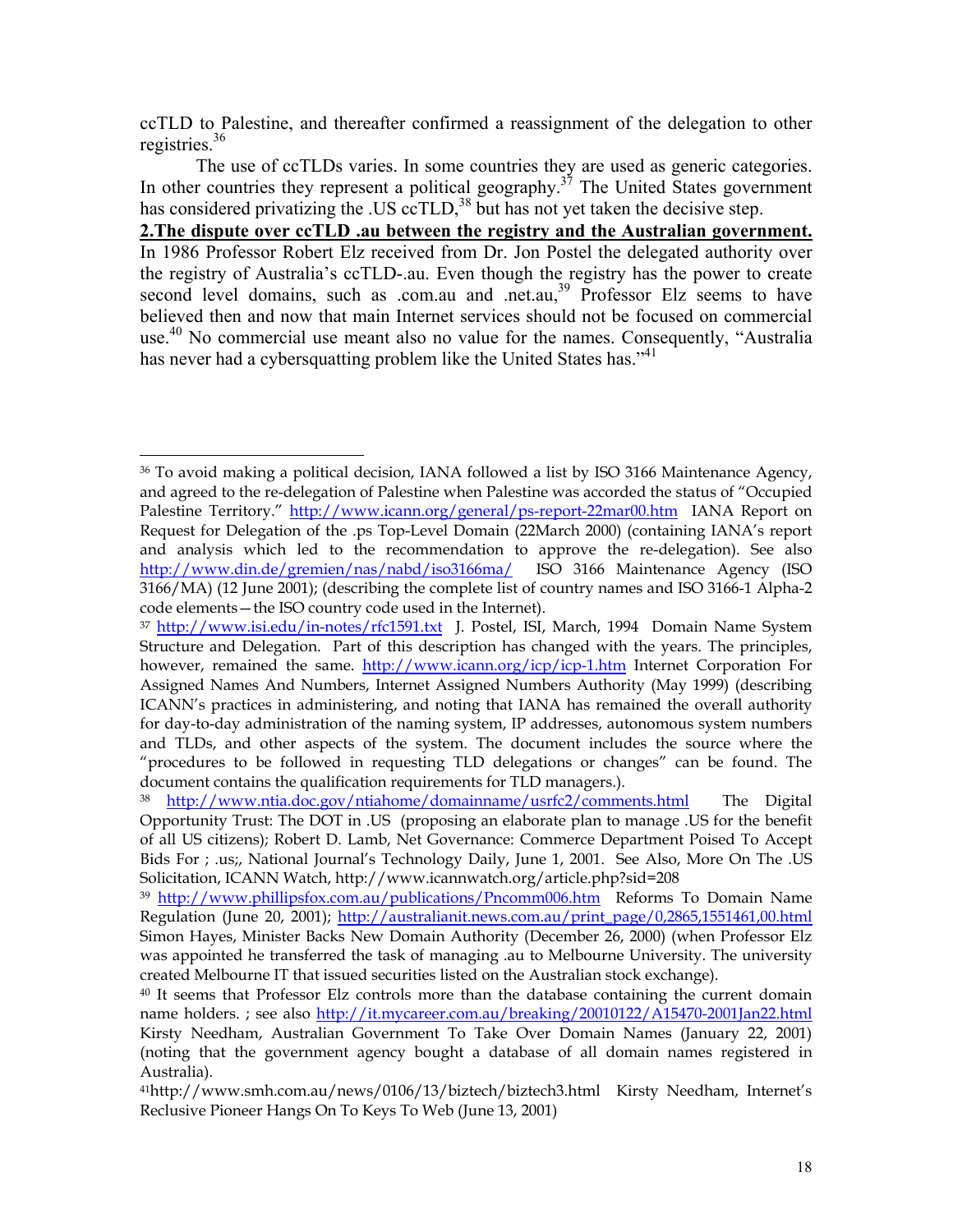The government of Australia, however, has different priorities, planning a far more aggressive development of the Internet.<sup>42</sup> In general the government seems to prefer tighter government control of the Internet use in the country.<sup>43</sup> It established an authority auDA, $44$  and required Professor Elz to re-delegate the registry's functions to this authority. The re-delegation of the .au space "will also automatically make auDA the arbiter of all sub-domains and give it the ability to delegate administrative rights for each of them." Professor Elz conditioned the re-delegation and it is unclear whether these conditions have been met.<sup>45</sup> A year later, the re-delegation has still not taken place.<sup>46</sup> In June 13, 2001 a news item stated: "Internet's reclusive pioneer hangs on to keys to Web."<sup>47</sup> Interestingly, he is deemed *not to have responded* to the government's request--"just not doing anything," rather than *refused the request.* The government views this distinction "relatively important."<sup>48</sup>

The power relationship between a sovereign country, the registry of its name, and ICANN is unclear. ICANN and The Internet Assigned Numbers Authority published information in 1999, $49$  yet the power relationship is being established by actions rather

<sup>42</sup> http://www.phillipsfox.com.au/publications/Pncomm006.htm Reforms To Domain Name Regulation (June 20, 2001)

<sup>43</sup> http://www.icannwatch.org/article.php?sid=197 AUDA Seeks ICANN's Help To Force .au Redelegation (June 6, 2001) (the Australian authority suggests that Professor Elz has been slow, but has not alleged any wrongdoing.

http://www.thestandard.com.au/articles/article\_print/0,1454,10175,00.html PeteYoung, Net Guru Ready To Pass The Baton, (July 28, 2000) (describing Professor Elz as an "Internet legend" and one of the "old guard" and reporting in July 28, 2000 that he may step down). This report has not materialized a year later. Id. (Professor Elz delegated non-exclusive registration rights in the .com.au to Melbourne IT but even though the company collected \$93 million in a public offering he refused compensation).

<sup>44</sup> http://thestandard.com.au/articles/article\_print/0,1454,12158,00.html Pete Young, AuDA To Manage .au Domain (December 21, 2000)

<sup>45</sup> http://www.thestandard.com.au/articles/article\_print/0,1454,10175,00.html Pete Young, Net Guru Ready To Pass The Baton, (July 28, 2000)

<sup>46</sup> http://thestandard.com.au/articles/article.pint/0,1454,12158,00.html Pete Young, AuDA To Manage .au Domain (December 21, 2000) ("There are processes and precedents in place which allow the authority to be transferred without the consent of the delegated administrator but we don't want that to happen at all"). For a precedent by which IANA re-delegated a ccTLD of an island with the support of 48 out of its 50 residents, the two being the current delegate; Mark Sableman, ICANN Faces Major Challenge With Country Codes, National Law Journal, December 18, 2000. .

<sup>47</sup> http://www.smh.com.au/news/0106/13/biztech/biztech3.html Kirsty Needham, Internet's Reclusive Pioneer Hangs On To Keys To Web, (June 13, 2001) (stating that Professor Elz "refused to relinquish his historic guardianship, flatly ignoring requests from the Federal Government to pass control of the country's Internet addressing system to a new regulatory body. . . The clash is one of the last stand-offs between the old school of the Internet and the commercial interests that now dominate it ").

<sup>48</sup> http://australianit.news.com.au/print\_page/0,2865,2162,00.html Kate Mackenzie, Domain Standoff Tests ICANN, (June 21, 2001).

<sup>&</sup>lt;sup>49</sup> http://www.icann.org/icp/icp-1.htm Internet Corporation For Assigned Names And Numbers Internet Assigned Numbers Authority (On transfer and disputes over delegation of TLDs IANA should receive communications from both parties. It takes no action until the parties agree, noting that "it is far better when the parties can reach an agreement" because of the time it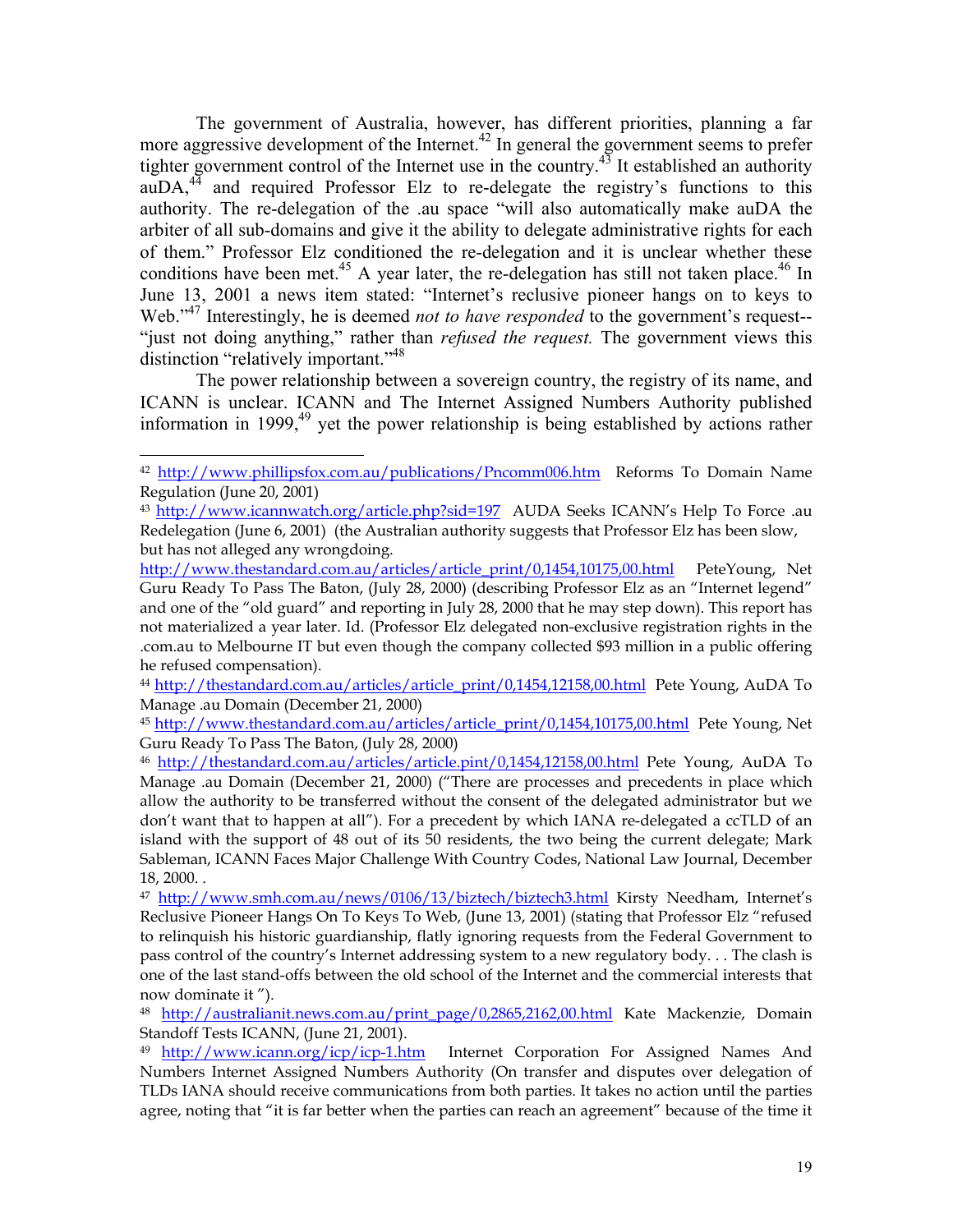than by words and rules. Arguably a country should be entitled to its own name. The counter argument is that the name has been assigned by a private body and used by a private individual. Presumably it cannot be the property of a government.<sup>50</sup> The entitlement to the names is a subject worthy of a separate paper.<sup>51</sup> The important and interesting point for our purpose is the fact that the government of Australia approached ICANN for help.<sup>52</sup> After all, Professor Elz is an Australian resident and perhaps citizen. The government could introduce a bill that would require the re-delegation. It may, perhaps impose by law a fine or use eminent domain over the ccTLD to requisition the name and appoint its own delegate. It took none of these steps. Instead it sought ICANN's intervention in the matter.<sup>53</sup>

**3. The rebellion of the ccTLD registries.** The registries of ccTLDs relate in various ways to the governments of the countries to which these ccTLDs provide access, and these differences are reflected in relationships between the ccTLD registries and ICANN.

A number of small countries have allowed registries for a fee to use their ccTLDs for commercial purposes, like gTLDs.<sup>54</sup> These registries act and relate to the system as well as to ICANN as registries of gTLDs do. They have signed the contracts with ICANN as required, and pay registration fees. But these registries are a minuscule minority of the 240 ccTLD registries. The others, such as those serving France, Germany, and the United

would otherwise take and that"[I]t is appropriate for interested parties to have a voice in the selection of the designated manager").

<sup>50</sup> http://australianit.news.com.au/print\_page/0,2865,2162692,00.html Kate Mackenzie, Domain Standoff Tests ICANN (June 21, 2001)

51 See http://australianit.news.com.au/print\_page/0,2865,2162692,00.html Kate Mackenzine, Domain Standoff Tests ICANN (June 21, 2001) (suggesting that sovereign countries should have control over their names and over the registries, but if the names are used as generic top level domain names, with the consent of the governments, the names should be treated as such, that is as gTLDs).

52http://www.icannwatch.org/icann4beginners.php Kirsty Needham, Internet's Reclusive Pioneer Hangs On To Keys To Web, (June 13, 2001) (stating the representative of the government "has written to the Internet's governing body, the International (sic.) Corporation for Assigned Names and Numbers, requesting his organization be recognized as the peak Internet body in Australia, not Mr. Elz"); http://australianit.news.com.au/print\_page/0,2865,2162692,00.html Kate Mackenzie, Domain Standoff Tests ICANN (June 21, 2001) (noting that such an application is "virtually unprecedented," and that the other application for re-delegation involved Pitcairn Island). Id. (the unprecedented aspect of the case is that the delegate is refusing the redelegation).

<sup>53</sup> http://www.icannwatch.org/article.php?sid=197 ADUA Seeks ICANN's Help To Force .au Redelegation (June 6, 2001) (administrators of ccTLDs who have no been "designated managers" in the database of IANA have sought ICANN's re-delegation but were denied the request except for Canada); but what would prevent the government of the Ukraine from taking such steps if the registry were stationed in the Ukraine? See Julia Barton, Ukraine's Domain in Dot-Dispute, http://www.wired.com/news/politics/0,1283,44012,00.html.

<sup>54</sup> E.g., http://www.icann.org/general/pn-report-11feb00.htm IANA Report: Request Of The Pitcairn Island Council For Redelegation Of .pn Top-Level Domain (February 11, 2000) pn (Pitcairn Island); see also VeriSign Buzzes With The .bz Biz (ness),

http://www.icannwtch.org/article.php?sid-185.

 $\overline{a}$ 

http://www.icannwatch.org/article.php?sid=185; NU Domain/IUS-N Mission,

http://www.nunames.nu/about/about.cfm; What Is .tv? http://www.tv/en-defe9763cedc23f/en/about/about\_company\_overview.shtml?Hhtype=content 6/20/01.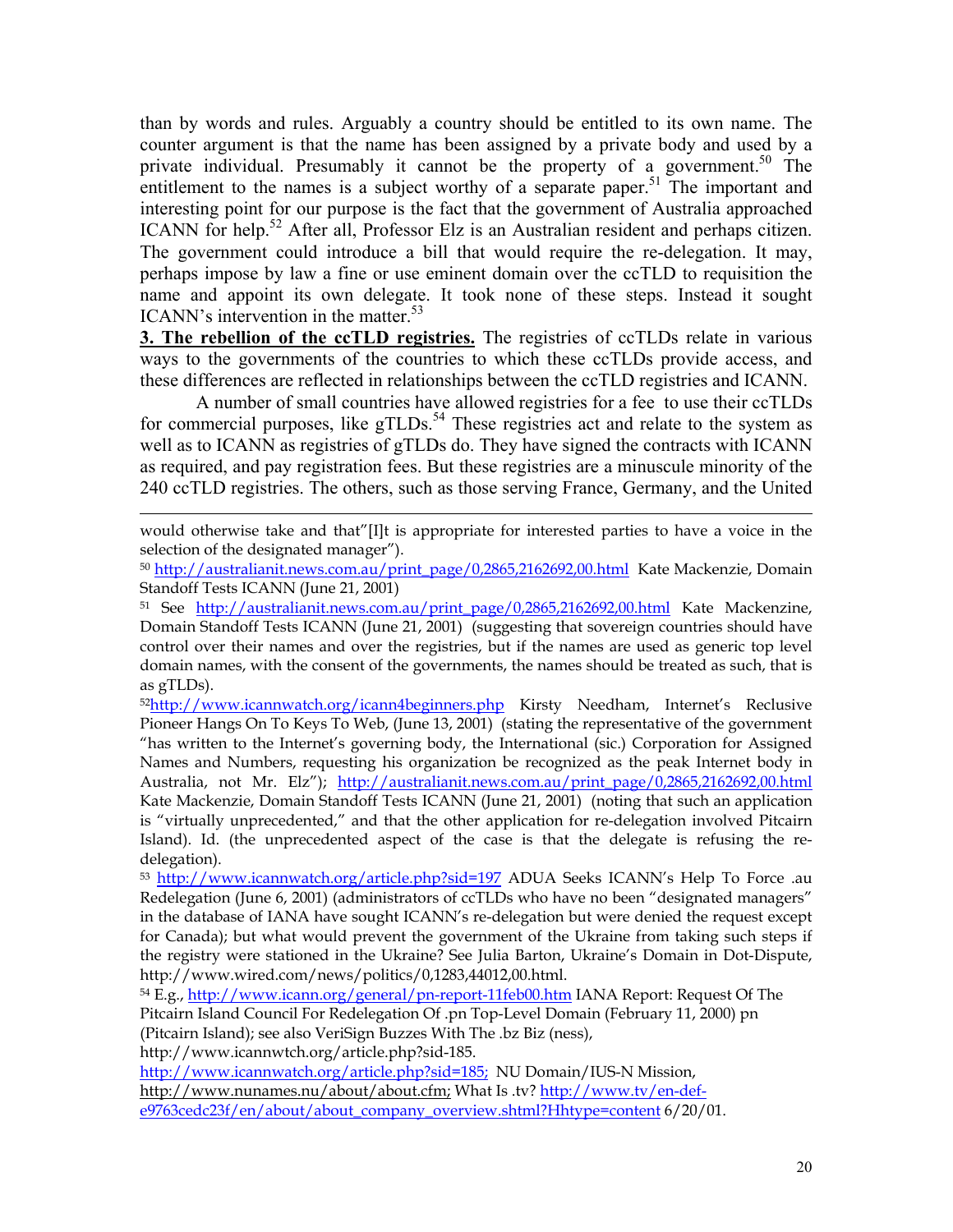Kingdom, are generally designated by the governments of those countries, and the governments assert the right to re-delegate the management of the ccTLDs to others. Generally, as between the registries and the governments this is not an issue, and the registries consider themselves as an arm of their governments to further their governments' political and social policies.

Although these registries have been paying ICANN dues that cover about a third of ICANN's budget, many have not signed ICANN's contracts. Because they are not uniform in their functions and relationships to their governments, and because ICANN does not service all the registries, no standardized contract can be imposed on all of them. The text of these contracts has been negotiated for sometime, and a number of contract models have been developed for those registries that ICANN services, and those that it does not.<sup>55</sup> In the process, ICANN has written to the governments concerning the registries, and this letter has raised the ire of the registries because some have interpreted the language to invite a review of the registries' performance.<sup>56</sup> In sum, ICANN's relationship with many of these registries have not yet been formalized, and the task is formidable.<sup>57</sup>

Historically, ICANN has not made policy with respect to ccTLD registries and the registries were not actively involved in ICANN's affairs. This "hands off" approach by both sides seems to have evolved into a closer relationship. ICANN is seeking to formalize its relationship with these registries--establishing controlling measures over them--and the registries are aiming at a greater role in ICANN and its policy decision making.<sup>58</sup> This is significant. The registries did not repudiate or question ICANN's authority. On the contrary. They demanded a greater voice in its power structure, that is, membership on its board.<sup>59</sup>

http://wwww.wwtld.org/ongoing/icannservices/20001114.ccTLD-ICANN.service.html Draft Contract For Services Between ccTLD Managers And ICANN (November 13, 2000). For a draft of a proposed unsponsored TLD agreement with ICANN dated Sept. 21, 2001 see

http://www.icann.com/tlds/agreements/unsponsored/registry-agmt-appn-26feb.01.htm Proposed Unsponsored TLD Agreement: Appendix N (February 26, 2001) For a discussion draft of ccTLD manager-ICANN "status quo" agreement see http://www.icann.org/yokohama/draftcctld-status-quo-agreement-05jul00.htm Discussion Draft of ccTLD Manager-ICANN "Status-Quo" Agreement; William New, Net Governance: "> ICANN Nears Deal On Country-Specific Domains, National Journal's Technology Daily, March 12, 2001. See Revolt Threatens ICANN's Budget, USA Today Tech Report, http://www.usatoday.com/life/cyber/tech/cti821.htm, 6/20/01

58 Juliana Gruenwald, Domain Group Revolts Against ICANN,

<sup>&</sup>lt;sup>55</sup> For a draft of a contract between ICANN and ccTLD registries. Sept. 2000 see

<sup>56</sup> http://www.icann.org/cctlds/draft-letter-to-govts-12nov00.htm Discussion Draft Of Letter To Governments Regarding ccTLD Managers (November 12, 2000); Mark Ward, Name Row Threatens The Net, http://news.bbc.co.uk/hi/english/sci/tech/newsid\_1043000/1043509/stm 57 Maureen Sirhal, Net Governance: "> ICANN Makes Progress On Sticky Issue Of ; Domains, National Journal's Technology Daily, February 6, 2001; Mark Sableman, ICANN Faces Major Challenge With Country Codes, National Law Journal, December 18, 2000.

http://www.zdnet.com/zdnn/stolries/news/0, 4586, 2767690.html; Andrew Orlowski, Country Domain Cheifs Prefer JawJaw to War-War,

http://www.theregister.co.uk/content/6/19712.html.<br><sup>59</sup> ICANN's relationship to the registry of .us is unclear, as is the fate of the ccTLD. It likely, however, that whoever wins the bid on this ccTLD will have to conform to ICANN's policies. More On The .us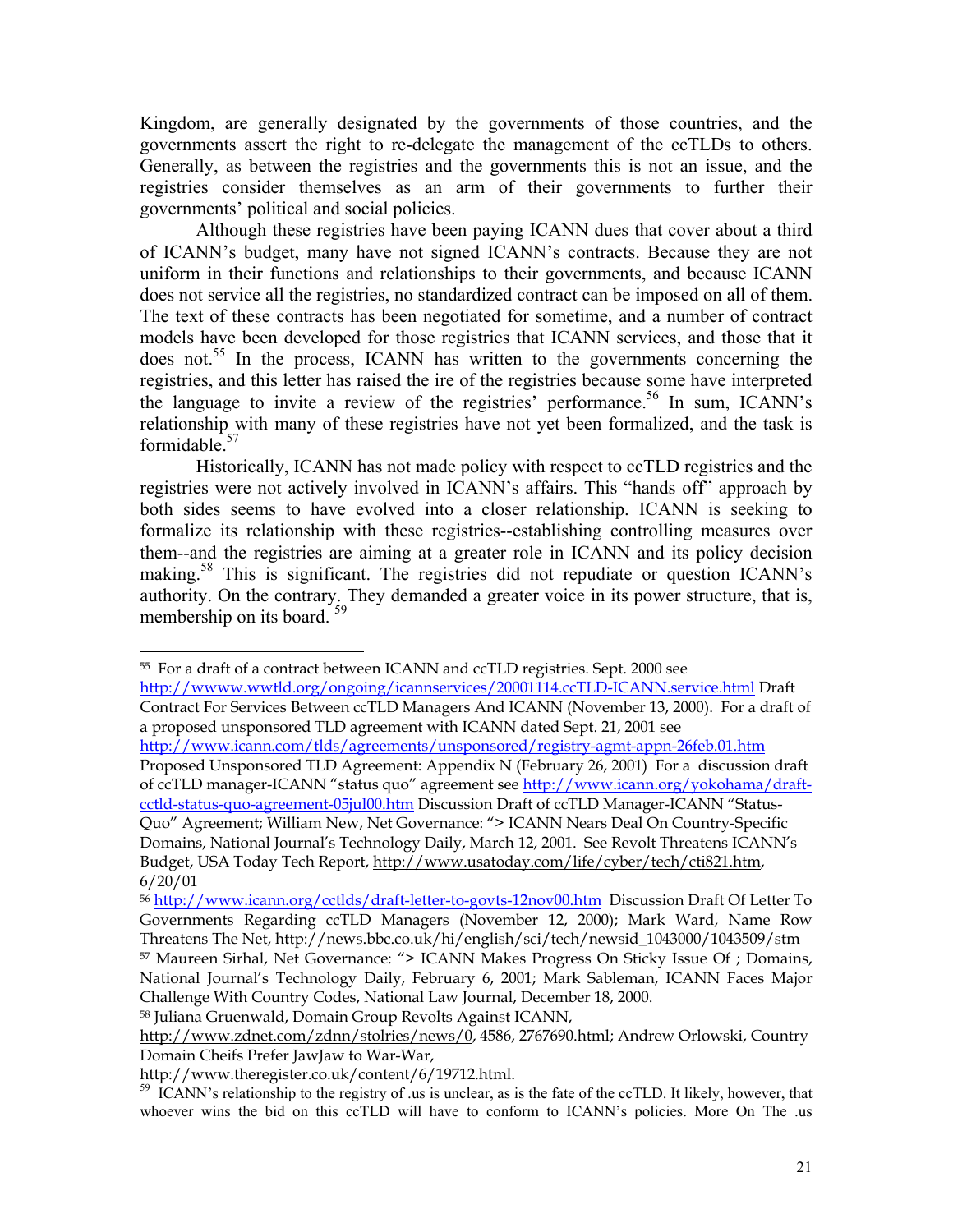**4.The statement of the United States Commerce Department.** On June 25, 2001 the United States Department of Commerce responded to a request by Mr. William H. Bode on behalf of Atlantic Root Network, Inc. (Atlantic). Atlantic was concerned about the process by which ICANN has selected new top level domains. The response stated in  $part:$ <sup>60</sup>

In July 1998, the Department of Commerce made it clear that it would not participate in the selection process of new TLDs as set forth in the Statement of Policy, entitled Management of Internet Names and Addresses . . . In the Statement of Policy, the Department recognized that the selection of new TLDs should be conducted by the private sector through a not-for-profit organization, globally representative of the Internet stakeholder community. The Department recognized ICANN as that organization in November 1998 through a Memorandum of Understanding.

We note that at its May 2001 board of directors meeting, ICANN approved the establishment of a New TLD Evaluation Process Planning Task Force (Task Force) to monitor the implementation process and to evaluate the selection process of the new TLDs. The ICANN board resolution stated that the Task Force will make recommendations to the ICANN board and the Internet community regarding the selection process. It is our understanding that the Task Force will allow public input when formulating its recommendations. We encourage you to participate in this opportunity. In a recent letter to ICANN, the Department encouraged ICANN to move forward in the selection of new TLDs in order to increase competition in the domain name space.

Again, we encourage you to direct Atlantic Root Network's concern regarding ICANN's selection process directly to ICANN.

Sincerely, (signed) John F. Sopko Acting Assistant Secretary for Communication and Information

 $\overline{a}$ 

 The letter speaks for itself, making it clear that ICANN has the support of the United States executive on this matter.

**5. The three events demonstrate ICANN's power.** The three events are different. One involves a dispute between a sovereign and a registry of its ccTLD. In the second situation the dispute is between registries of ccTLDs and The Domain Names Supporting Organization and ICANN. The third case represents a dispute between ICANN and an aspiring ccTLD registry, and demonstrates the United States government's position

<sup>60</sup> http://www.icannwatch.org/article.php?sid=237&mode=nested&order=0 Commerce Depart: We Don't Do TLDs (July 8, 2001)

Solicitation, http://www.icannwatch.org/article.php?sid-208; But see Brian Kahin, Making Policy By Solicitation: The Outsourcing Of .us, July 16 2001 (suggesting that the winning contractor will determine policies and criticizing the current proposal to auction .us. While before 1999 IANA determined policy and Network Solutions, Inc. acted as a registry and performed the registration, after 1999, the policy function shifted to ICANN, NSI continued as a registry and registration became competitive, supervised by ICANN. It seems that under this plan, if ICANN is not the supervisor of the contract operator, it would be losing some of its hegemony).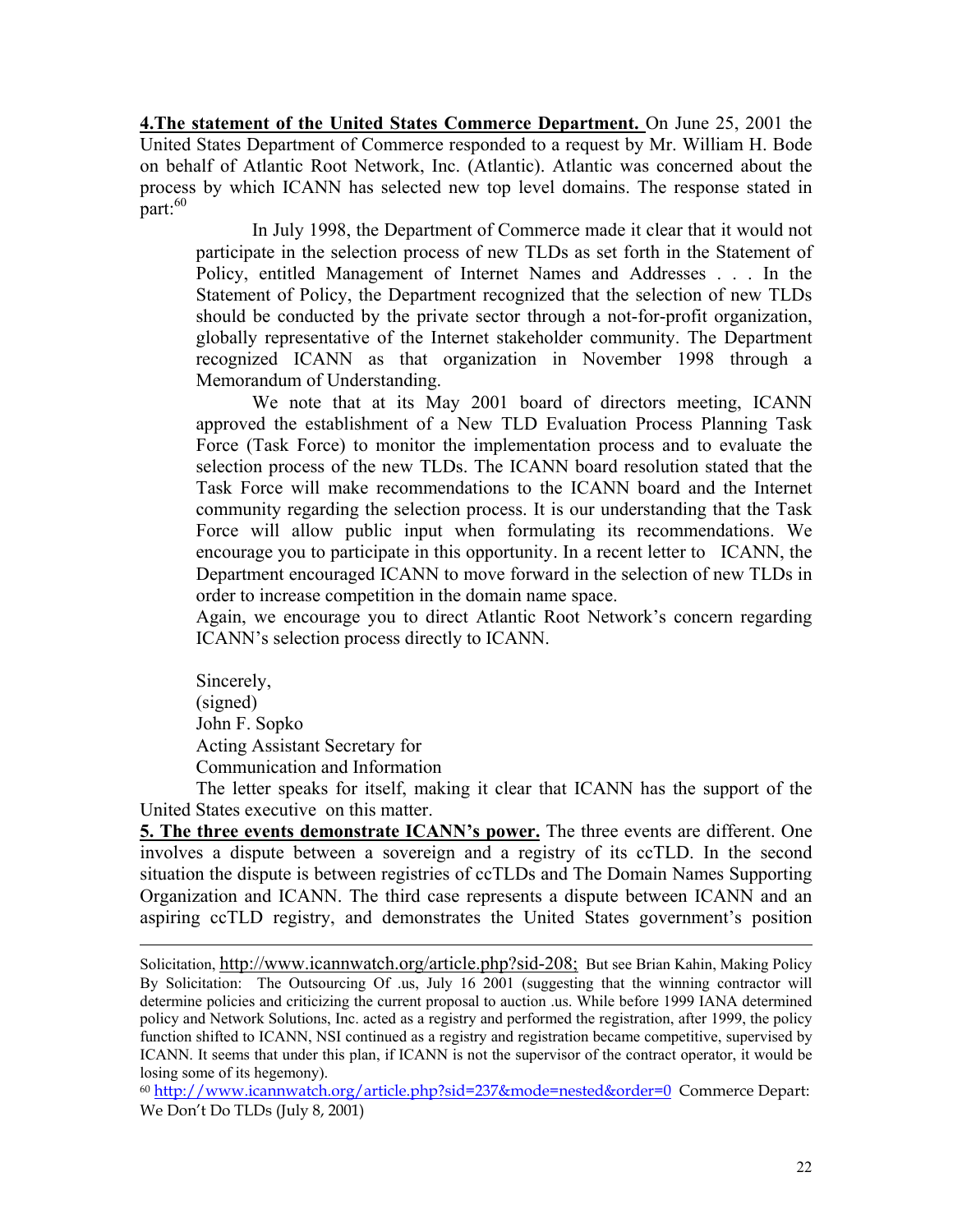respecting the selection of ccTLDs by ICANN. However, all three events demonstrate a recognition of ICANN's power to determine the existence and nature of ccTLDs, and the power to affect, at least by qualifications and imposition of fees, the identity and functions of the registries of these ccTLDs.

The Australian government applied to ICANN to determine its dispute with the existing registry of its ccTLD.<sup>61</sup> Professor Elz may have implied ICANN's power to select or qualify registries because indirectly he based his rights on Jon Postel's appointment rather than on the appointment by his government.

The ccTLD registries felt that the Domain Name Supporting Organization, to which these registries belonged, did not represent the registries' interests. Therefore the registries left the Supporting Organization, but did not leave ICANN. Instead they demanded a more prominent place in its organization: a separate Supporting Organization and the right to appoint or select or recommend directors to its board.<sup>62</sup> The registries were critical of ICANN's operating practices but not of ICANN "as an organization."<sup>63</sup>

The registries argued that there should be "no taxation without representation."<sup>64</sup> The use of these words is revealing. The power to tax is governmental; the right to representation is that of the citizen. It is unclear, however, whether the registries placed themselves in the position of citizens, and ICANN-in the position of a government. That is because the registries viewed their payments as fees for specific services and not as financing the operations of ICANN generally. But perhaps they only meant that if they financed ICANN's operations they ought to have a say about the way the money is spent. In any event, the registries recognized ICANN as the regulator of the ccTLDs both by explicitly mentioning their recognition and by demanding greater power in the organization.

The United States government was most explicit in its recognition of ICANN's power, rebuffing the aspiring registry, and encouraging it to apply to ICANN. It is not

<sup>&</sup>lt;sup>61</sup> http://www.Icannwatch.org/article.php?sid=197 AUDA Seeks ICANN's Help To Force .au Redelegation (June 6, 2001);

http://thestandard.com.au/articles/article\_print/0,1454,12158,00.html Pete Young, AuDA To Manage .au Domain (government agency's CEO stating that although there were other processes to allow the re-delegation, the government did not choose them).

 $62$ Laura Rohde, Defections At ICANN's Support Organizaiton, The Industry Standard.com, June 4, 2001; Laura Rohdle, Country Operators Defect From ICANN Support Org., Infoworld Daily News, June 4, 2001; Maureen Sirhal, Net Governance: European Domains Want ICANN's Attention, National Journal's Technology Daily, December 7, 2000. For the language of the registries' resolution see

http://www.wwtld.org/meeting/cctld/2001042`.executive\_summary.htm Executive Summary of ccTLD Stockholm Meeting on 31 May and l June 2001. Arguably, not all registries were of the same mind. Of the over 250 registries only 31 voted to make the demand and take the action. However, the others did not object nor abstain but simply did not take part in the process. See also Mark Ward, Name Row Threatens The Net,

http://news.bbc.co.uk/hi/english/sci/tech/newsid-1043000/1043509.STM.

 $63$  Laura Rhode, Defections At ICANN's Support Organization, The Industry Standard.com, June 4, 2001

<sup>64</sup> Laura Rohde, Defections At ICANN's Support Organization, The Industry Standard.com, June 4, 2001; http://news.bbc.co.uk/hi/english/sci/tech/newsid\_817000/817656.stm Mark, Ward, Net Groups In World Wide Wrangle (July 4, 2000) (the registries believe that the costs levied on them stem from legal costs of ICANN's dealing with Network Solution, Inc. and refuse to pay for costs over which they had no control).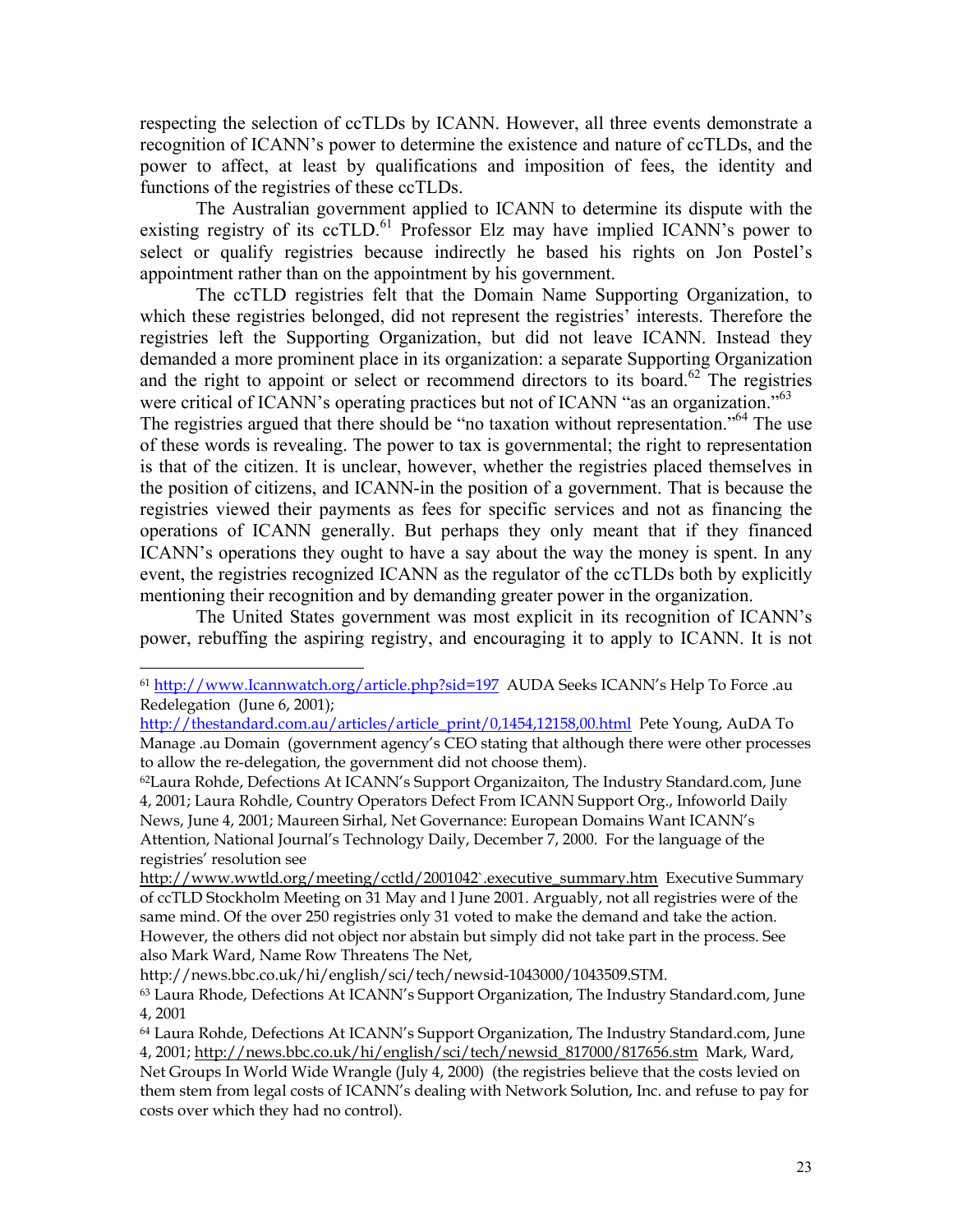surprising that the only party which did not concede to ICANN's power was the aspiring rejected registry.

## **PART FIVE. BOUNDARIES OF POWER**

The recognition of ICANN's power does not mean that its power regarding the ccTLDs is unlimited, or that the ccTLDs' registries are the same, or that they should be treated alike.

## **A. CcTLDs example.**

 $\overline{a}$ 

**1.CcTLDs differ in their relations to their governments and in their functions; some are similar and some are different from gTLDs.** Governments do not treat their ccTLD registries alike. While Australia seems to desire a more government-controlled registry, the United States Department of Commerce has decided to put .us on the  $block<sup>65</sup>$ 

 Top level domain names can be any name born of our imagination. Otherwise, they are the same. Each must have one registry. That seems to suggest that the domain name owner has the right to choose the registry that would manage its name. As we noticed, some countries have in fact sold their name for commercial use. Others may use the registries to effectuate national policies, for example, encourage or discourage commerce through the Internet.

Enter ICANN. While ICANN has the power to recognize ccTLDs, I would assume that it does not have the power to eliminate those that were recognized and are used. It has the power to qualify registries for the purpose of ensuring the prime directive with which it has been entrusted. This power does not negate sovereignty. There are many cases in which governments are subject to constraints by other international rules grounded in the need for maintaining an international network. To be sure, these rules are usually imposed by an international body in which the countries are members. However, these bodies may also pass rules that bind the countries that objected to them.

A Request for Comments by Network Working Group authored by J Klensin, however, suggests that ICANN should "have as little involvement as possible in the direction of true country [code] domains." They should not be subject to ICANN regulation "beyond the basic principles . . . to ensure Internet interoperability and stability." Klensin states emphatically that these registries are different from the rest of ICANN and DNSO structures and believes that ICANN's "hands off" attitude would strengthen ICANN and avoid collision with sovereigns, the need to determine their legitimacy and the authority of their delegates.<sup>66</sup>

 $65$  That decision, however, has not yet been implemented, and its implementation may await feedback from other governmental bodies http://www.icannwatch.org/article.php?sud=209 House Heavyweights Fire Warning Shot On .us (June 14, 2001) (describing the reaction of members of Congress and its request to slow down "until the underlying policies can properly be reviewed by the Administration and Congress). Department of Commerce request for public comment on domain names, Management And Administration of the .us Domain Space (August 22, 2000).

<sup>66</sup> J. Klensin, Reflections On The DNS, RFC 1591, And Categories Of Domains at 5, http://www.isi.edu/in-notes/rfc3071.txt. See also Ua Dispute: Secret Police Seek Control Of Top-Level Domain, http://www.icannwatch.org/article.php?sid=215. The conflict is likely to be brought before IANA and finally ICANN); Julia Barton, Ukraine's Domain In Dot-Dispute, http://www.wired.com/news/politics/0,1283,44012,00.html.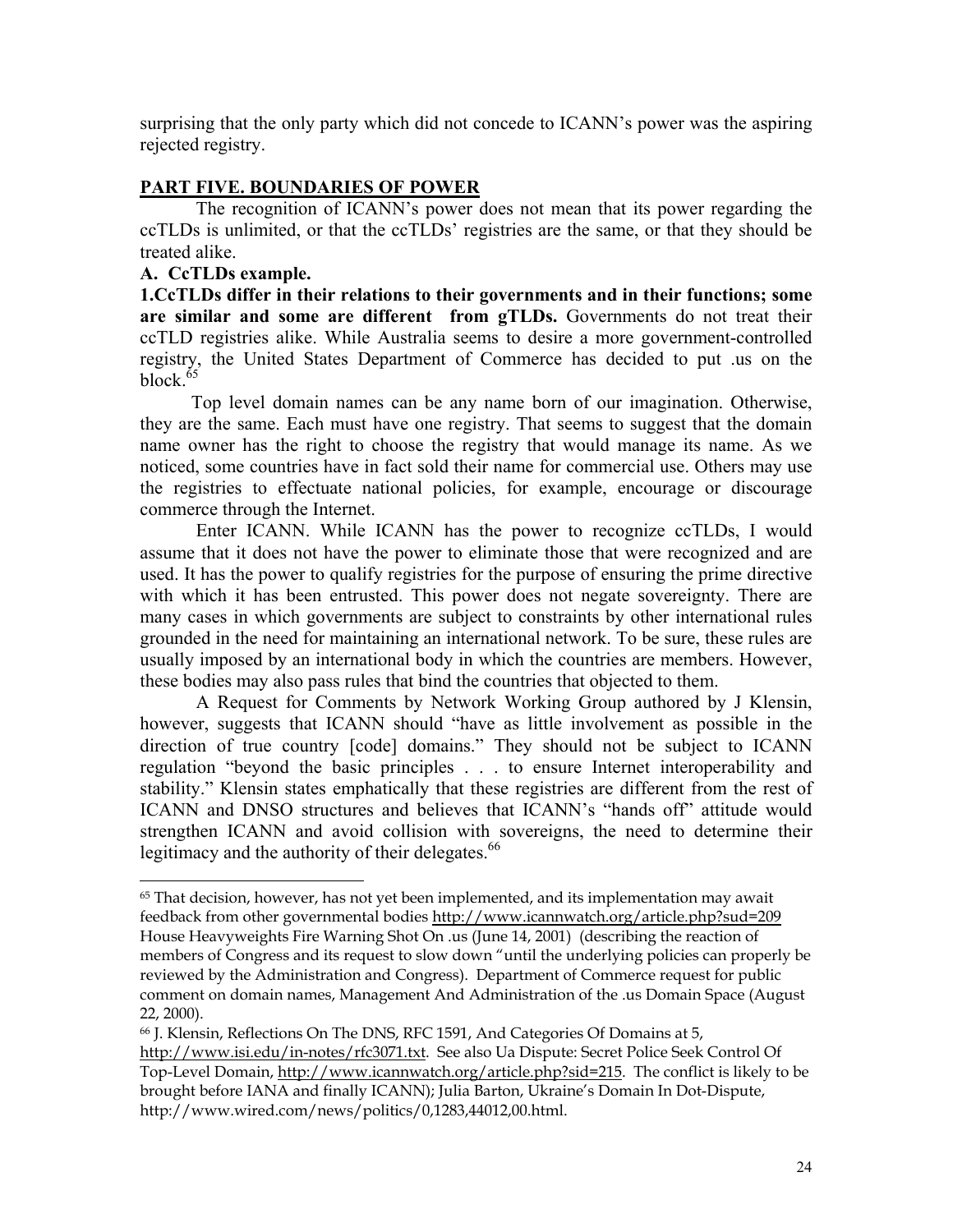So long as most countries recognize the need for ICANN's services as managers and lawmakers, its selection of the ccTLDs and qualifying their registries are likely to be accepted by all countries. At the same time, it is likely that ICANN will not impose its rules on ccTLDs and their registries without assuring the consent of the affected governments, or perhaps all governments, if a precedent is involved. To the extent that the registries function within the boundaries of a country, they may need not be subject to ICANN, just as any intra-network, however large, is free of ICANN's dictates.

**2. The status of ccTLD is unclear.** Some argue that ccTLDs are property, and sovereign governments own their ccTLDs. By virtue of this ownership they have the right and power to appoint their own registries. Control by other bodies conflicts with the idea of sovereignty. Presumably, regardless of ICANN's or the United States' position, a government could use its domestic laws to assert ownership over the ccTLD representing its name, and to select and regulate the registry that manages the name. This argument gains strength when the registries for a country's ccTLD are placed outside the physical boundaries. $67$  Not only is the country unable to control these registries, but they are subject to the physical control of other governments.<sup>68</sup>There are arguments to the contrary. Registries of ccTLDs hold the power in trust for "the local Internet community." The government's decree is not necessarily and not always in the interest of the community. This is not the place to resolve the controversy. What is significant is that the government of Australia did not assert "ownership" but chose to resort to ICANN. Further, the registries of countries that stress their sovereign rights to their ccTLDs demanded participation in the management of ICANN.

**3. ICANN's power to control ccTLDs and their registries.** Arguably ICANN's claim for control of ccTLD registries is "inherently weak" as compared to its power regarding gTLDs. While ICANN's authority to establish and regulate gTLDs is grounded in its agreement with the United States government, some have argued that its claim to control the ccTLD registries is less founded absent any "normal perquisites for political power, such as treaties, pre-existing legitimacy, physical power or even broad recognition of need."<sup>69</sup>

ICANN can base its claim on precedent: Dr. Postel's practice of assigning ccTLDs. This practice is continued and implemented on behalf of ICANN by the organization he had headed-IANA. But ICANN's position is fundamentally different from that of Dr. Postel's, in great part because domain names have been commercialized and their monetary value has rocketed. "Mr. Postel had been the Santa Claus of top-level domains: he created and gave away domain-names wealth. ICANN entered the scene to

 $\overline{a}$ 

 $69$  Mark Sableman, ICANN Faces Major Challenge With Country Codes, National Law Journal, December 18, 2000; Julia Barton, Ukraine's Domain In Dot-Dispute,

http://www.wired.com/news/politics/0,1283,44012,00.html.

<sup>67</sup> Julia Barton, Ukraine's Domain In Dot-Dispute,

http://www.wired.com/news/politics/0,1283,44012,00.html.

<sup>&</sup>lt;sup>68</sup> With respect to the registries' rights see Best Practice Guidelines For ccTLD Managers (1<sup>st</sup> Draft) at 13, http://www.icann.org/cairo2000/centr-cctldbestpractices-24feb00.htm. First Draft of ICANN's Best Practice Guidelines for ccTLD Managers (stating that "No intellectual or other property rights in the 2-character code accrue to a ccTLD Manager as a result of the act of delegation of the responsibility for a ccTLD Registry").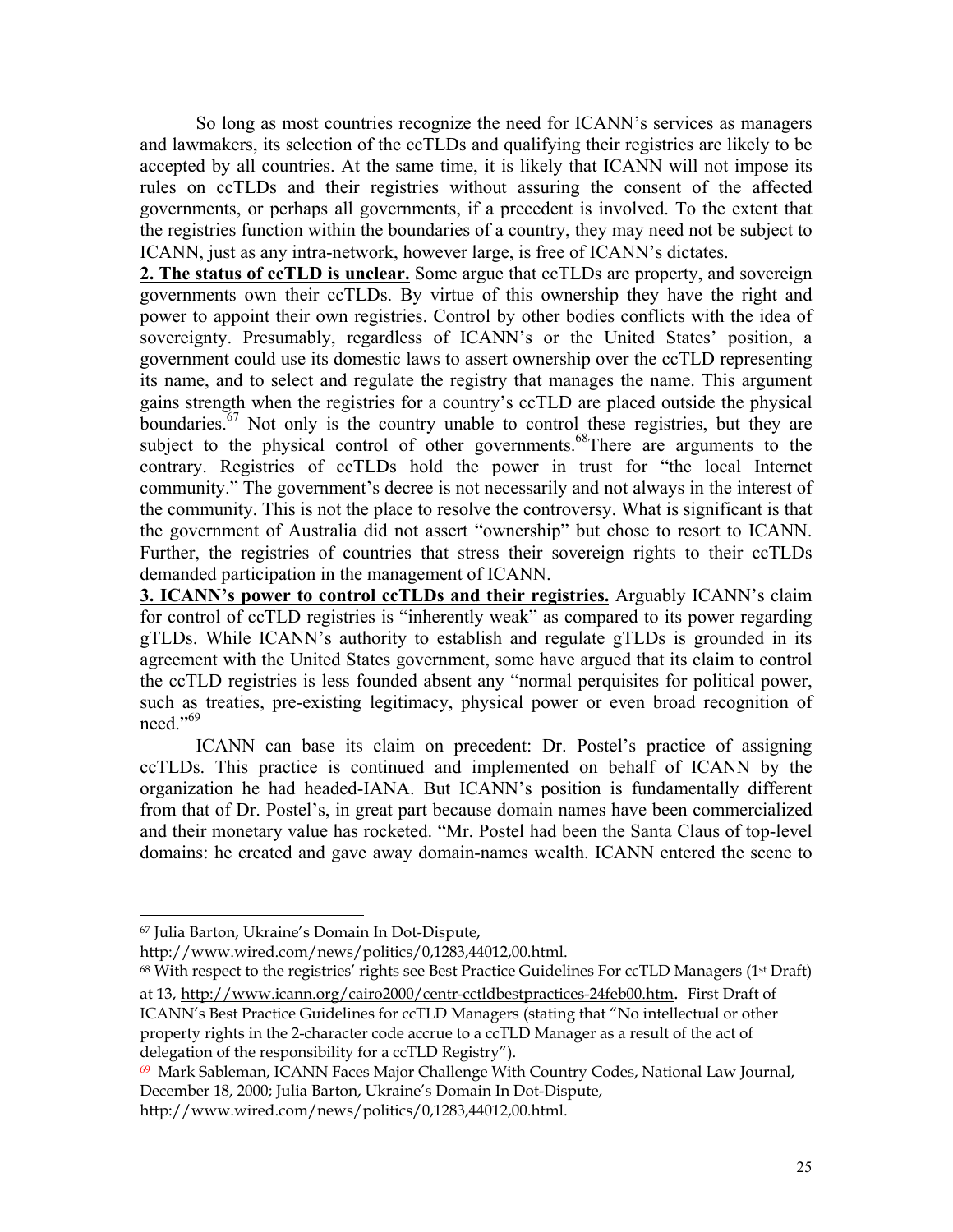take control of the goodies Mr. Postel had given out, and even to impose fees and obligations on the beneficiaries of Mr. Postel's gifts."<sup>70</sup>

Arguably, if the existence of the ccTLD is derived from Dr. Postel's practices and from the directives of the United States government, his designation of the powers of ccTLDs registries should be followed. He described these powers as powers in trust for the nations and the global Internet community, to be exercised in a way "responsive to the culture of the country [bearing the ccTLD name]."71These trust powers seem quite broad. Their vagueness may conflict with the specific provisions of ICANN's contracts and with the requirement that the registries follow ICANN's "consensus policies." But Dr. Postel had the same prime directive as ICANN's: to maintain the stability and integrity of the Internet. Shortly before his death, he recognized that times have changed. Therefore, ccLDs and their registries may require closer management of the names by a central authority.

 In sum, by resorting to ICANN, no government, including the Australian government relinquishes all rights to its ccTLD or to selecting its registry. There seems to be a recognition, however, that these rights are subject to the prime directives guiding ICANN in the performance of its functions. If too many governments were dissatisfied with the directive or with the performance ICANN might not survive. However, the past three years have demonstrated ICANN's management sensitivity to the desires and needs of the governments. ICANN has also demonstrated skills in searching and finding the common denominator which provided a basis for consensus among them. So far, the power by default seems to have been maintained and deepened by precedents such as the three events described above.

#### **B. ICANN as a monopoly in a contestable market**

 $\overline{\phantom{a}}$ 

**1.Contestable markets.** The introduction to this paper describes the theory of contestable markets. ICANN's circumstances, from the day of birth to its third birthday, bring to mind this theory. Some of the theory's assertions can explain ICANN's status. In fact, the inadequacies of the theory in the markets context are less pronounced in the context of power, at least on a theoretical basis.

## **2.The efficient management of the Internet naming and numbering structure**

**requires a monopolist** I assume that the stability of the Internet requires the existence of a single root. I further assume that if the root is managed by more than one manager, the financial and social costs of the Internet would rise. Two cooks will spoil the broth. Therefore, the structure of the Internet naming and numbering system mandates a single manager--a natural monopolist. The question is whether this monopoly will result in excessive exercise of power, similar to excessive charges that a monopolist would impose on consumers.

**3. The nature of the market for power.** The market that is discussed here is the *market for managing the single root.* It is the *market for power* to manage and make laws regarding the numbering and naming system. While in the business market competitors seek rents represented mostly by money, the "rents" from the power of ICANN are varied, and include the ability of the powerholder to ensure the stability of the Internet

<sup>70</sup> Mark Sableman, ICANN Faces Major Challenge With Country Codes, National Law Journal, December 18, 2000.

<sup>71</sup> Mark Sableman, ICANN Faces Major Challenge With Country Codes, National Law Journal, December 18, 2000.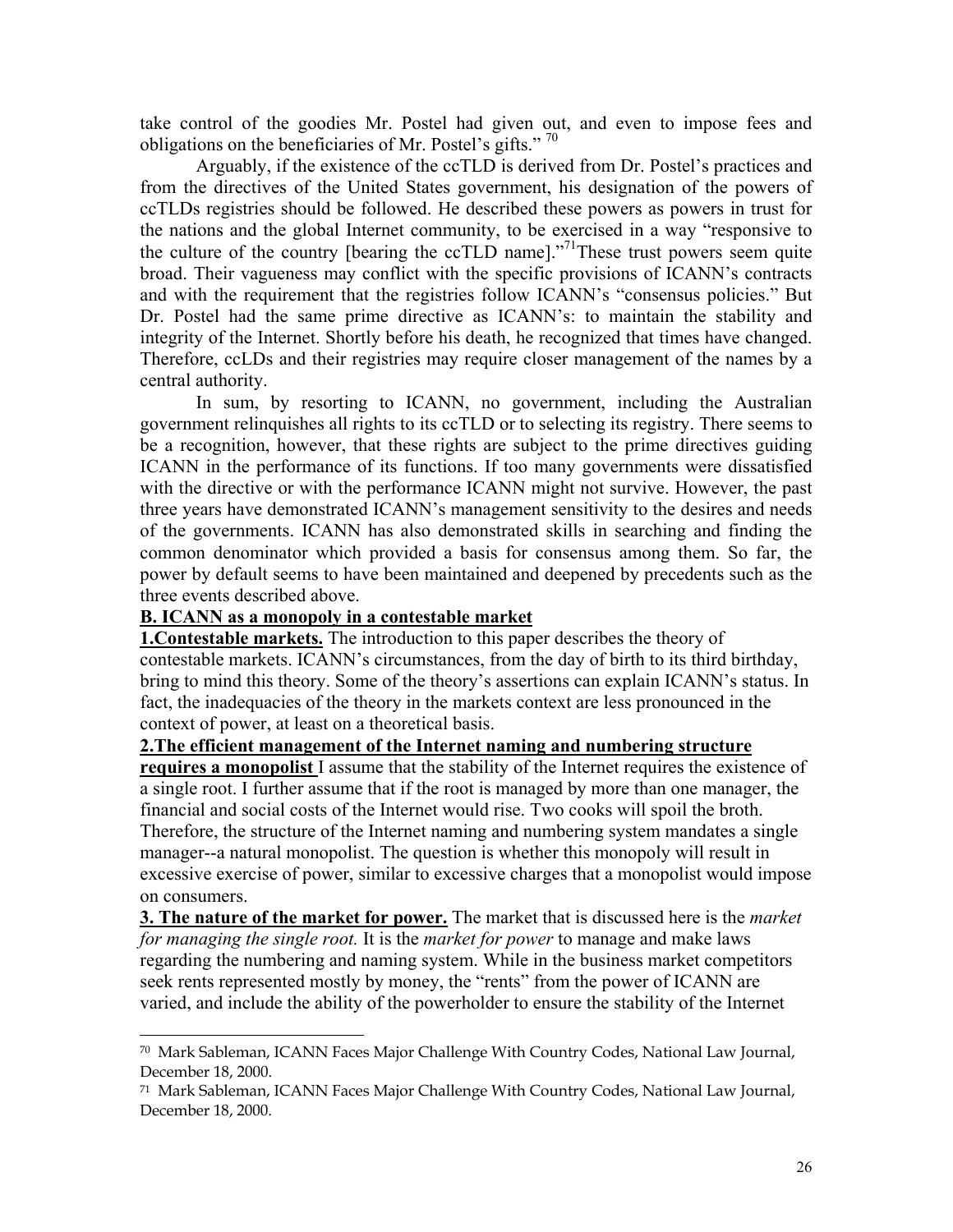and the integrity of the naming and numbering system, and the technical integrity of the system, or maintain and expand the value of its investments in the current system as registry or ISP, or control the system for political reasons or protect one's trade markets by freezing or reducing the number of additional upper level domain names. Potential competitors may be interested in social benefits, and the stronger they are as potential competitors, the greater is ICANN's constraint on exercising its power in ways that conflict with these social benefits. These self-interested goals cannot be achieved unilaterally because the Internet is dependent on the support and actions of many others with other agendas (e.g., governments, legislatures, and servicers of various kinds). They must all agree to the management's edicts. By their consent to ICANN they can achieve their own self-interested objectives, at least to an acceptable degree.<sup>72</sup> It is the management power and its lawmaking capabilities that are the product in this market.<sup>73</sup>

The powers for which there is a market in this case is twofold. One relates to particular actions in the exercise of management and law making—"specific power". The other is the power to takeover all the managerial and lawmaking activities—"general power." The management and lawmaking power are similar to firms that produce a number of related products. In the business arena such firms can cross subsidize their products and thereby defeat the ability of their competitors who are producing only one type of product from entering the market.

Arguably, like business corporations, ICANN can "cross-subsidize" one type of its powers by another type. For example, it can subsidize qualification requirements for other less stringent contract terms. However, many of ICANN's potential competitors, such as governments, are also multi-product firms. The difference between them and ICANN is in their institutional structure. While they may have limited powers outside their territories, they have more power within their territories. They too can subsidize one power product by another. Even service providers have some multi product capabilities and ability to cross-subsidize. Thus, ICANN's competitors seem to be stronger than oneproduct business competitors.

**4.The competitors that present a constraining force to the monopolist.** The contestable markets theory suggests that constraining competitors to the monopolist are those whose sunken costs are similar to that of the monopolist. Investment, or sunken costs for a general power, are the costs of establishing a broad supporting coalition to take over ICANN's general power or at least to create a credible threat of such a possible takeover. Thus, if the members of ICANN's current supporting coalition were dissatisfied

 $\overline{a}$ 

 $73$  ICANN's power can be analogized to the power of other managers and the market for CEOs. They compete for the position of managers by obtaining the consent (or at least the passive nonintervention) of shareholders, nominators, existing top management, unions, and perhaps others that wield power in the corporation. Or they may only receive the support of the nominators. They do, however, have competitors. Their market is small, though not a monopoly. But it may be sufficiently small to resemble a contestable market.

 $72$  ICANN's power and the power of money are similar. Both are a store of value through which other objectives can be achieved. In fact, these are two different aspects of freedom and coercion. It is important to note that the *purpose* for which power is held is not the topic here. Power like money can be obtained voluntarily, by consent from others, and usually in an exchange. Power, like money can also be obtained from others by violence and extortion. The use of money, however, is more limited than the use of power generally. Money can be used coercively if it is necessarily to obtain values (assets) which other persons want. The person who has bread and would not part with it except through money, has power over the hungry person. Yet this power is based on the possession of the bread, not the money.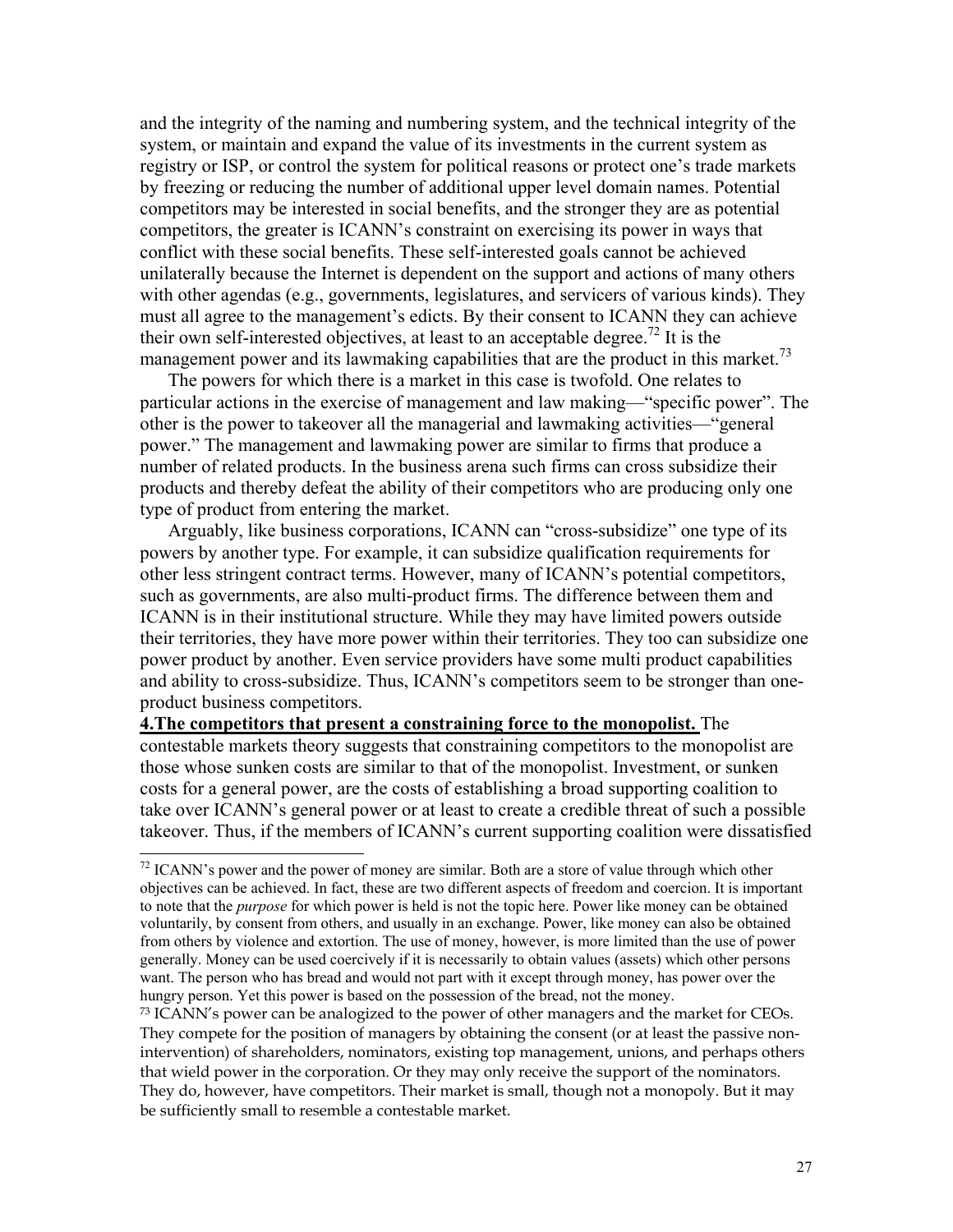with the existing structure, and had sufficient power to establish a different entity, they would present a formidable threat to ICANN's existence, and could force it to restructure. Alternatively, if a coalition of other competitors was sufficiently strong to convince the actors in the Internet infrastructure to cease following ICANN's instruction and follow the new coalition, or their own single root or another naming system or a different management of more than one roots, the possibility and existence of such a coalition would deter ICANN from exercising any power in a way that would displease this coalition. These scenarios are extremely unlikely.

 Another scenario which is unique to the Internet is possible addition of new names through existing ISPs. I consider this to be a threat of competitors of special power, not a general one. The competitors' investment or sunken costs in the market for specific power are the costs of establishing a coalition aimed at the specific power, or a credible threat to the exercise (or non-exercise) of that specific power. The sunken costs regarding such a coalition or power of a single entity are more likely. As in the case of the commercial markets, the market for power in which ICANN operates is populated by different actors with different entry costs. They may exert political power, form coalitions, or offer rich revenues. Their "sunken costs" may not be higher than ICANN's entry costs, or may be even lower, especially in the case of "special powers."

The exit costs of such competitors should be close to zero if the investments in sunken costs can be used elsewhere. However, once a power structure is established the very loss of the power is not a zero loss, even if the coalition can continue to exist and flex its muscle, for example, by entering ICANN's power structure. The investment in creating a competitor to ICANN may be high because the powerful interests that are potential competitors conflict and they would be successful only if they find a better way to complement their interests than the one found by  $ICANN<sup>74</sup>$  Otherwise, potential competitors would enter the market only if ICANN exerts a higher degree of power than they would together.

If ICANN does increase or extend its power, competitors may invest in entering the market to enjoy the benefits of the greater power until it will dilute by the mere existence of the competition. Then they will exit, as the exit costs are not high for them. For example, when ICANN proposed to charge each domain name owner \$1 through the registries, Congress called a hearing. ICANN withdrew the proposal. Congressional hearings on this issue were not held.

**4.Differences between business and power markets.** One difference between the business market and power market is that potential competitors can constrain ICANN's power exercise not only by threatening to assert their own claims to power but also by withdrawing their support of ICANN. A monopolist in the business market does not need the support of its competitors. A monopolist in the power market may need that support,

 $\overline{\phantom{a}}$ 

 $74$  While outsiders who wish to get into the ISP and registries business and increase the number of domain names may try and form such a coalition they will have to overcome the power of the governments and those who would oppose the extension and those who would be concerned about the stability of the Internet. Thus, it may well be that those who wish to enter the field with two roots will have higher costs than those who would wish to replace ICANN with one root only.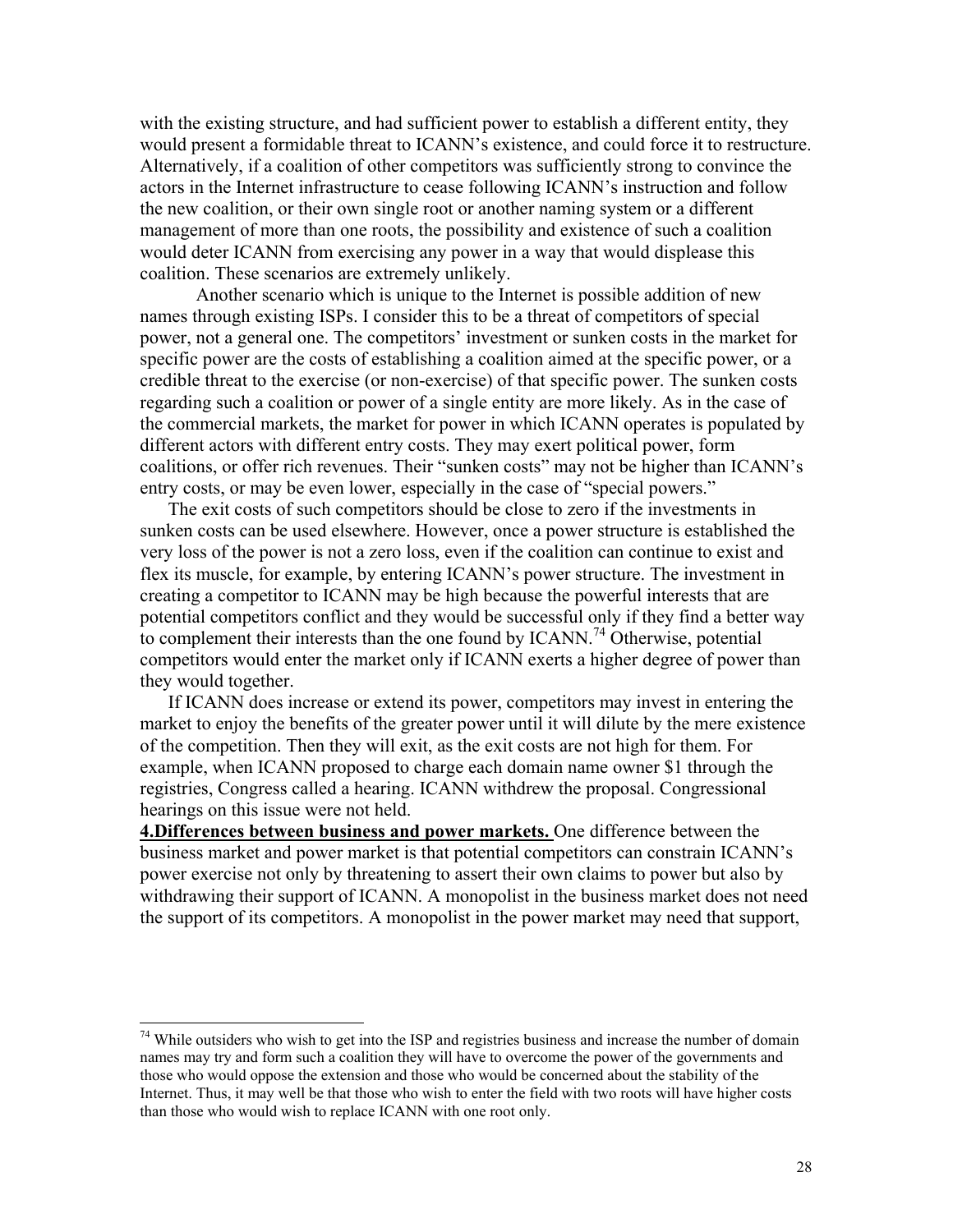and ICANN does need it. Withdrawal involves no direct cost to competitors, but it may be very costly if it undermines ICANN and produces a worse alternative.<sup>75</sup>

Further, while in the business market competitors threaten to offer a competing product, in the power market competitors can threaten to exert power with respect to one special "power product" rather than with respect to a "general power" that ICANN is exercising. If it attempts to exercise power that competitors deem to provide "higher rents," competitors may enter the market. They will enter only in the area requiring a low--or no-- investment (they already have the power), and where exit is costless (they will exercise the power elsewhere), while the benefit from entry provide high rents.

It is harder in the power market to calculate a quantifiable price in terms of power that a monopolist should "charge." Even in the business market this determination has raised a debate. In the power market one can only speculate.

The extent to which ICANN will exercise power is limited, among other things, by pressures from other power centers. The more and varied these power center are, the more optimal the exercise of the power is likely to be. To the extent that it accepts limits, ICANN's exercise of power should be viewed as equivalent to optimal power level, similar to the most efficient "price" that a monopolist can charge because of its natural advantages at producing more efficiently the desirable products. But to the extent that ICANN would exceed the limits (charges monopolistic prices) we may expect competitors, especially those whose investment in substituting for ICANN is not high (e.g., they have already a coalition at hand), or, more likely, when they have already the partial power necessary to become special power potential competitors.

One of the criticisms of the contestable market theory is that it does not account for the activities of other competitors. In the case of ICANN this possibility looms very large and must be considered. Thus, the cost of competitors' entry must include the cost, if any, of ensuring that other competitors will not find it worth their while to do the same, or that they will join to cooperate, not to compete, with each other. In addition, the power of potential competitors matters. If small competitors wish ICANN to exercise or refrain from exercising its power they must combine and threaten to enter the market or press the larger potential competitors (U.S. Congress, the European Union, The Department of Commerce) to intervene on their behalf by threatening to enter the market. **5. Cooperation among competitors.** Cooperation among the competitors is crucial to the validity of the theory as applied to the power market. Unlike business markets, cooperation in this case is not prohibited but encouraged. In fact, it can be named consensus. The nature of consensus is not well defined because its determination is not precise as the number of votes is. Consensus need not apply to all issues at hand, but to select issues. Yet, if the coalition is not broad based, ICANN will experience pressures from the "outsiders" if its actions are sufficiently injurious to them. These outsiders will then press or negotiate with true competitors to change ICANN's use of power. Finally, ICANN must negotiate with some competitors while it can impose its rules on others, depending on the power base of the competitors.

ICANN's power position is distinguishable from that of a monopolist in the business markets: It's own "sunken costs" are high and continuing as compared to some

 $\overline{\phantom{a}}$ 

<sup>75</sup> ICANN may refrain from exercising its power, for example, to establish additional domain names opening the doors to new businesses. Potential competitors may form coalitions to overcome the inaction, and ICANN may take steps to stymie their efforts.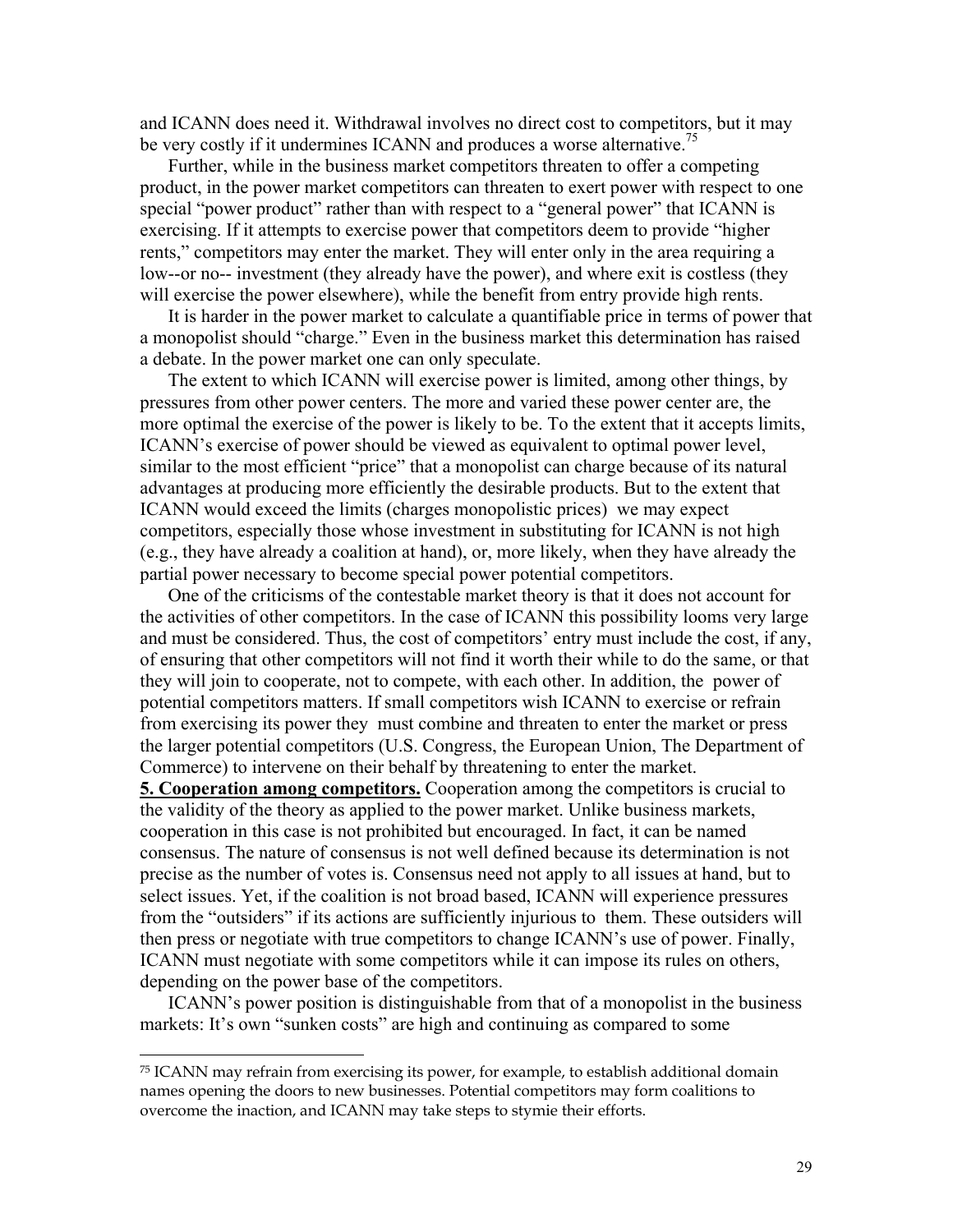competitors and their existing coalitions for general and specific powers. The invisible restraining hand in the business market is replicated to a great extent in ICANN's power market.

There is another market situation, which is similar to ICANN's powers. One of its objectives is to ferment competition among registries and registrars. Arguably, if ICANN continues to have an effect on this growing market, its power will expand as well. I doubt, however, whether that will be the case. This situation is similar to the situation of a monopolist who has a highly competitive market of suppliers. The monopolist can increase its rents because the suppliers' competition will reduce their prices. In that case, however, potential competitors may wish to enter the market because the cost of the supplies will be lower for them as well. The monopolist will then have to reduce its prices further to maintain its monopoly. ICANN's increased power may attract more potential competitors. Whether the analogy goes as far as inducing ICANN to reduce the exercise of its power in order to ward off potential competitors is an open question. On the one hand, more power attracts more competitors. On the other hand, the investment in creating a substitute for ICANN is likely to increase as well. However, potential competitors for special power may be more attracted to compete. If they already have incurred the sunken costs (e.g., congressional power, or governmental power) they can exert more pressure in the areas of their strength. That may reduce ICANN's power in those areas.

 Needless to say, if the system of one root is replaced or changed to allow for more than one master file (through cooperation or technology) ICANN's power will be threatened, unless it manages the other root as well. This situation is similar to any merger in which two CEOs must compete for the top spot or share the glory.

#### **CONCLUSION**

 $\overline{a}$ 

ICANN might provide a model (to follow or reject) for a unique institution. Its powers will cover the globe, unlimited to particular geographical area, as are the limits of political units. The limits on its powers are substantive—limited to particular functions in contrast to the powrer of political units: a global government for a particular purpose.

This institution would be unique in a number of ways: First, like ICANN's initial power, it will gain power neither from above--a recognized higher authority--nor from below—a recognized large group. Second, like ICANN, it will be operating in an extraordinary complex environment, dealing with different governments, business interests, ideologies, and cultures. We may, indeed, witness the need for such entities. Third, like ICANN's operations, its operations will be subject to a constantly changing technological environment. Anyone can develop a new technology, and there are powerful incentives to develop a new technology that can undermine current systems, such as the current naming and numbering regime allowing for the proliferation of names. Incentives of private sector for short term gains main, however, create conflicts with long term public interests, like maintaining the integrity of the system. Fourth, Like ICANN, it may be subject to pressures to expand its mandate and color its activities with sharper governmental hues.<sup>76</sup> It may also be subject to counter pressures to limit its

<sup>76</sup> Amy Harmon, Survey About Accountability Online, The New York Times, at 1-2, July 10, 2001, http://www.nytimes.com/2001/07/10/technology/10Mark.html.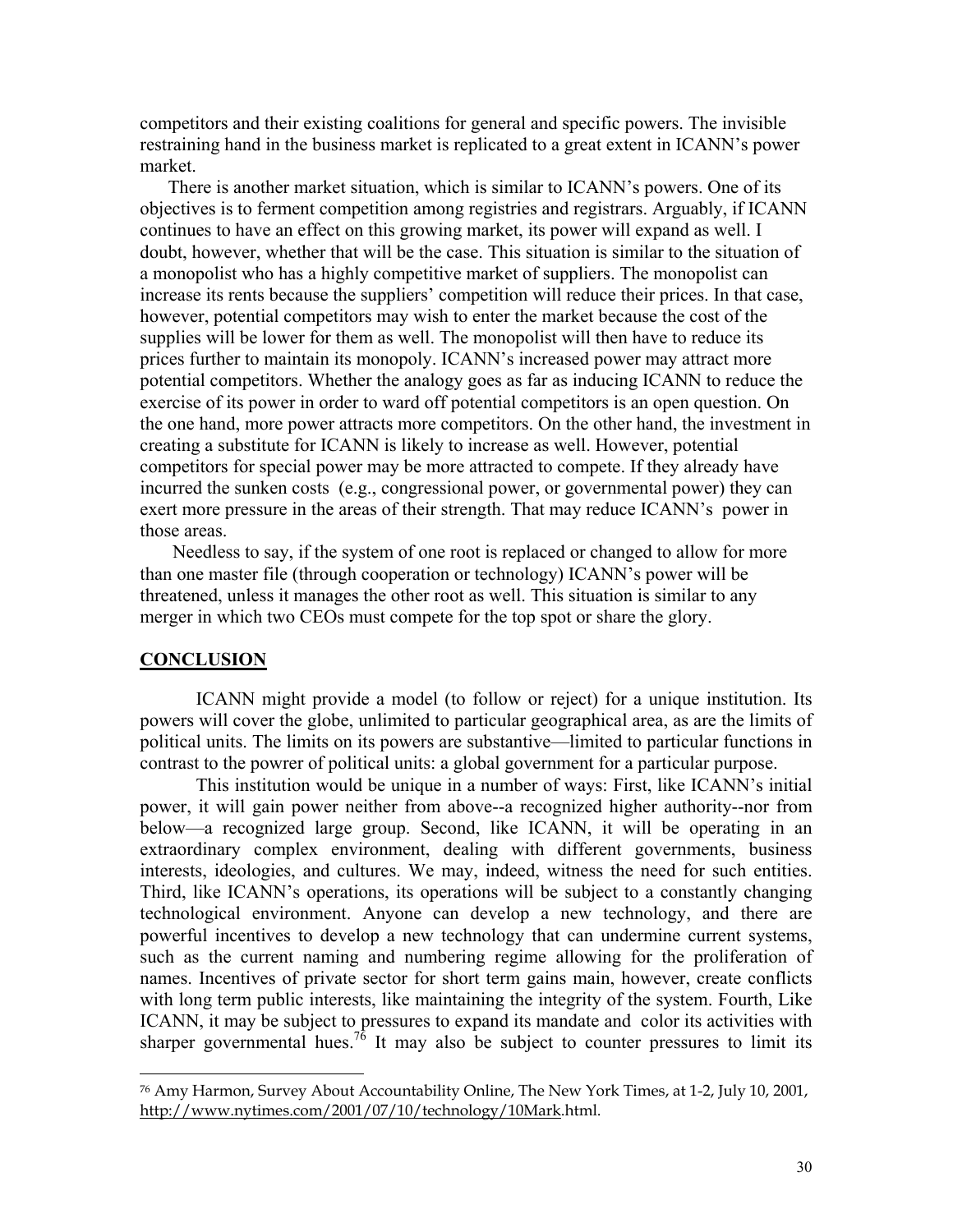activities and its policies to implementing the technical decisions as accepted by others such as the business communities and the national governments.<sup>77</sup> The unknown will always loom large. In this unstable environment its strategies will have to be short-term and flexible, while at the same time pinned down to its prime directive.

ICANN's current environment does not allow for much inertia. Competitors may often change their agendas, personnel and coalitions. Problems may arise that have never arisen or been anticipated before. If this environment continues, ICANN may remain alert and open to change. However, ICANN might develop precedents. If it follows them consistently, then, over time, these precedents can gain support and acquire the authority and power of custom. "Path dependence" may create a more stable and less flexible environment. It may stifle innovations, and lead to inertia. A third possibility is that ICANN will develop stable processes for dealing with an unstable environment, changing agendas, different contact personnel, and unanticipated political and technological developments. It may develop a stable method of preparing its staff and board to function in such an unstable environment  $^{78}$ 

The future of ICANN's own structure is uncertain. An organization subject to so many pressures in so many contexts can become a platform for negotiations with no core structure of its own. Or it can develop its structure by persistent precedents and flexible restructure. ICANN seems to have both paths still open, setting precedents and helping negotiate. Perhaps it can develop a mix of both. ICANN has not been completely shaped, as yet. Its powers have not settled at equilibrium. Perhaps it never will. Perhaps it never should. ICANN continues to "muddle through," creating and recreating its own shape.

ICANN can bring unanticipated new knowledge on power markets. There is an extensive literature about business organizations and markets, and how they complement each other and coexist. Separately and in combination they are efficient under different circumstances. The markets for power and their relationship to organizations have also been explored in the context of national regimes, for example the balance of power among the legislature, judiciary and executive in the United States. However, the market of international power has not been fully recognized nor thoroughly explored.

The market for ICANN's power is somewhat similar to its many counterpartorganizations, such as International Labor Organization, and Human Rights Commission.. Like them, the market for ICANN's power splits a discrete topic—the naming and numbering infrastructure system. Like them, it is important.

We can learn more about the power market in which ICANN operates. Those vying for power in this market could develop efficient monitoring methods, efficient negotiation processes, and efficient ways of reaching consensus. This market could develop effective enforcement mechanisms through dependence, reciprocity, and other means. We may learn when monitoring methods through the Internet are efficient, and when other means must be employed. We may discover when negotiations should be

 $\overline{\phantom{a}}$ 

 $^{77}$  In fact, ICANN was expected to have a limited mandate and serve as a prototype. Rather than encourage the emergence of an overall "Internet governance" or "Government" a number of such entities could each undertake a discrete area and interact on decisions concerning various interests.

 $78$  For a book that offers manufacturing corporations a method of dealing with problems, see Wliyahu M. Goldratt, What is this thing called Theory of Constraints and how should it be implemented? (1990) (suggesting a question method to uncover problems, solutions and their source of problems, and monitor for constraints. Most importantly, the author offers methods by which constraints can be used to further the corporation's objectives).